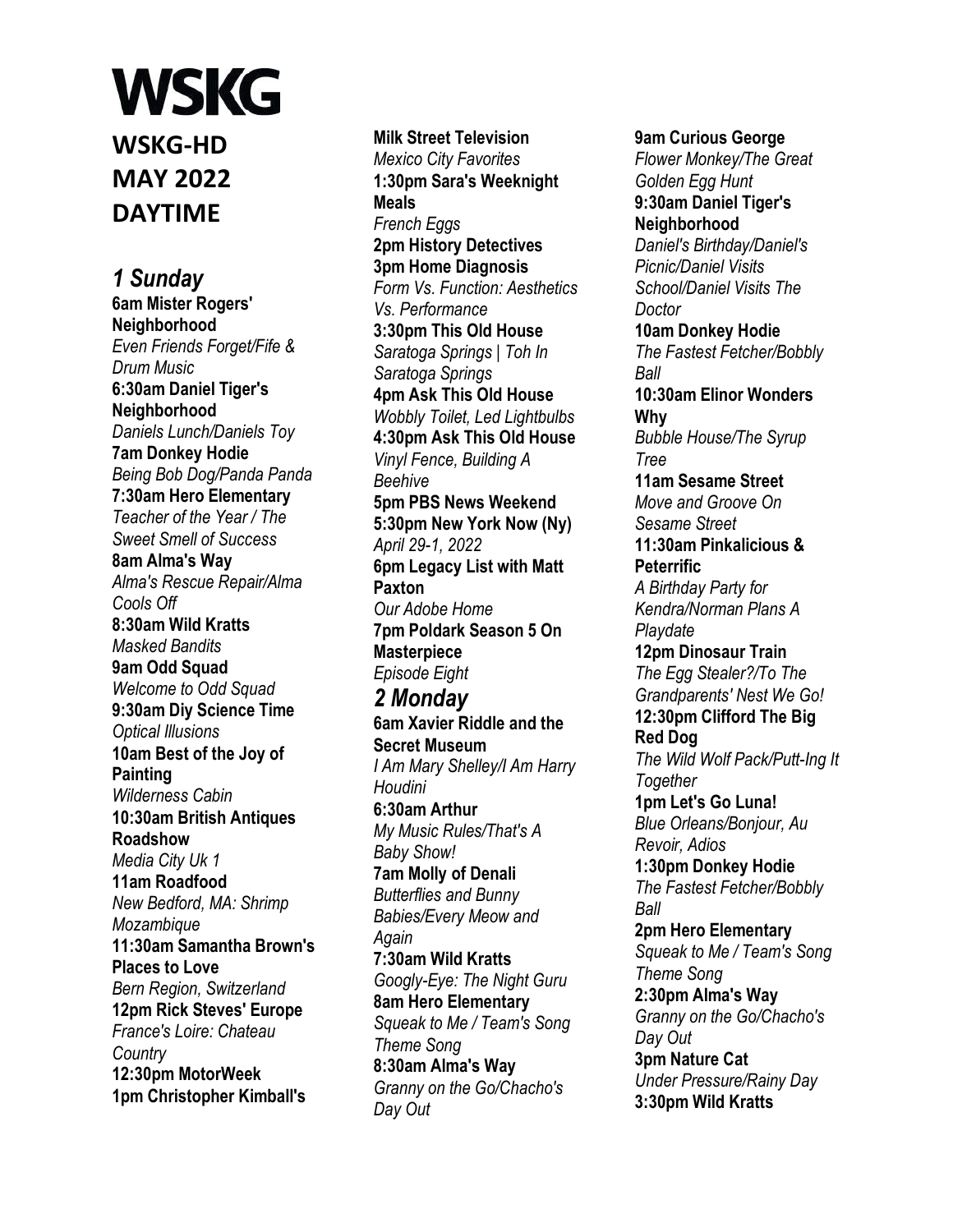*Googly-Eye: The Night Guru*  **4pm Xavier Riddle and the Secret Museum**  *I Am Mary Shelley/I Am Harry Houdini*  **4:30pm Odd Squad**  *Welcome to Odd Squad*  **5pm No Passport Required**  *Las Vegas*  **6pm BBC World News America 6:30pm BBC World News Outside Source 7pm PBS NewsHour**  *3 Tuesday*  **6am Xavier Riddle and the Secret Museum**  *I Am George Washington/I Am Susan B. Anthony*  **6:30am Arthur**  *The Contest/Prove It*  **7am Molly of Denali**  *Turn on the Northern Lights/Fiddlesticks*  **7:30am Wild Kratts**  *Neck and Neck*  **8am Hero Elementary**  *With A Little Push/Track That Pack*  **8:30am Alma's Way**  *Checkers Champ/World's Greatest*  **9am Curious George**  *Housebound!/Curious George Rides A Bike*  **9:30am Daniel Tiger's Neighborhood**  *Daniel Visits School/Daniel Visits The Doctor*  **10am Donkey Hodie**  *Squibbit/Teamwork Challenge*  **10:30am Elinor Wonders Why**  *Make Music Naturally/Light The Way*  **11am Sesame Street** 

*Teacher Appreciation Day*  **11:30am Pinkalicious & Peterrific**  *Lost Voice/Doll Hospital*  **12pm Dinosaur Train**  *Dinosaur Train Submarine: A Sea Turtle Tale/Rocket Train*  **12:30pm Clifford The Big Red Dog**  *Red Beard The Pirate/The Space Race!*  **1pm Let's Go Luna!**  *The Potato King/The Charango Kid*  **1:30pm Donkey Hodie**  *Squibbit/Teamwork Challenge*  **2pm Hero Elementary**  *With A Little Push/Track That Pack*  **2:30pm Alma's Way**  *Checkers Champ/World's Greatest*  **3pm Nature Cat**  *Flamingo-A-Go-Go/What A Tangled Web*  **3:30pm Wild Kratts**  *Neck and Neck*  **4pm Xavier Riddle and the Secret Museum**  *I Am George Washington/I Am Susan B. Anthony*  **4:30pm Odd Squad**  *Mr. Unpredictable/Down The Tubes*  **5pm Kevin Belton's New Orleans Kitchen**  *Seriously Good Shellfish*  **5:30pm Ask This Old House**  *Window Gap, Solar Drinking Water*  **6pm BBC World News America 6:30pm BBC World News Outside Source 7pm PBS NewsHour**  *4 Wednesday* 

#### **Secret Museum**  *I Am Mary Leaky/I Am Alexander Hamilton*  **6:30am Arthur**  *Binky's A Game/Brain and the Time Capsule*  **7am Molly of Denali**  *Mouse in the Treehouse/Leader of the Pack*  **7:30am Wild Kratts**  *Birds of a Feather*  **8am Hero Elementary**  *Heroes In Space, Part 1 / Heroes In Space, Part 2*  **8:30am Alma's Way**  *Steggie Rescue/Alma Hits The Right Note*  **9am Curious George**  *Your Churn, George/Going Nuts*  **9:30am Daniel Tiger's Neighborhood**  *Prince Wednesday Finds A Way To Play/Finding A Way To Play On Backwards Day*  **10am Donkey Hodie**  *Groovy Guitar/Treasure Nest*  **10:30am Elinor Wonders Why**  *Follow Your Nose/Leaf Charms*  **11am Sesame Street**  *Bowl with Elmo*  **11:30am Pinkalicious & Peterrific**  *A Fairy Thanksgiving/Pinkfoot Playdate*  **12pm Dinosaur Train**  *Dome-Headed Dinosaur/Treasure Hunt*  **12:30pm Clifford The Big Red Dog**  *The March of the Sea Turtles/A Squirrely Situation*

**6am Xavier Riddle and the**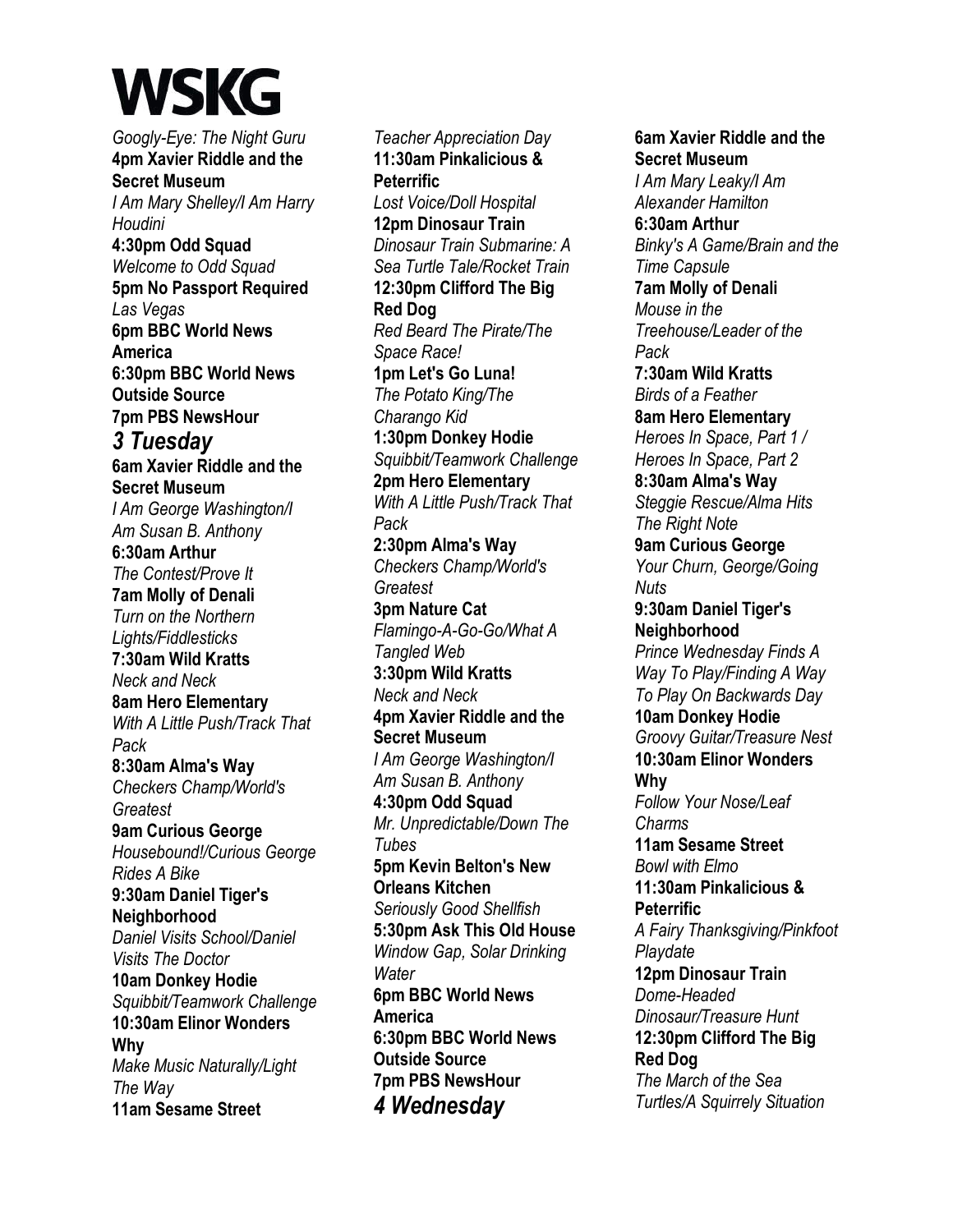**1pm Let's Go Luna!**  *Old School/Yankee Doodle Andy*  **1:30pm Donkey Hodie**  *Groovy Guitar/Treasure Nest*  **2pm Hero Elementary**  *Heroes In Space, Part 1 / Heroes In Space, Part 2*  **2:30pm Alma's Way**  *Steggie Rescue/Alma Hits The Right Note*  **3pm Nature Cat**  *The Grand Mystery of the Grand Canyon/Strongest Show on Earth*  **3:30pm Wild Kratts**  *Birds of a Feather*  **4pm Xavier Riddle and the Secret Museum**  *I Am Mary Leaky/I Am Alexander Hamilton*  **4:30pm Odd Squad**  *First Day*  **5pm Farmer and the Foodie**  *Food, Family & The Hindman Settlement School*  **5:30pm Ask This Old House**  *Walkway Reset, Patch Chipped Floor*  **6pm BBC World News America 6:30pm BBC World News Outside Source 7pm PBS NewsHour**  *5 Thursday*  **6am Xavier Riddle and the Secret Museum**  *I Am Zora Neale Hurston/I Am Charles Dickens*  **6:30am Arthur**  *D.W. Tale Spins/Prunella Gets It Twice*  **7am Molly of Denali**  *Ice Sculpture/Tale of the Totem*  **7:30am Wild Kratts** 

*Shadow: The Black Jaguar*  **8am Hero Elementary**  *Hatching A Plan/The Invisible Force*  **8:30am Alma's Way**  *Do The Waltzango/Big Brother Bootcamp*  **9am Curious George**  *Curious George Beats The Band/Hats and a Hole*  **9:30am Daniel Tiger's Neighborhood**  *Something Special for Dad/I Love You, Mom*  **10am Donkey Hodie**  *Royal Sandcastle Builders/Bobski Bounce*  **10:30am Elinor Wonders Why**  *Wind in the Web/The Pokey Plan*  **11am Sesame Street**  *Sneeze A Seasons*  **11:30am Pinkalicious & Peterrific**  *Drawing Noses/Pinkalicious On Ice*  **12pm Dinosaur Train**  *Beating The Heat/Flowers for Mom*  **12:30pm Clifford The Big Red Dog**  *Hiccup Pup/Top of the Charts*  **1pm Let's Go Luna!**  *Andy's Big Show/Leo Moves It*  **1:30pm Donkey Hodie**  *Royal Sandcastle Builders/Bobski Bounce*  **2pm Hero Elementary**  *Hatching A Plan/The Invisible Force*  **2:30pm Alma's Way**  *Do The Waltzango/Big Brother Bootcamp*  **3pm Nature Cat** 

*Croak and Swagger/Puddle Pool Party*  **3:30pm Wild Kratts**  *Shadow: The Black Jaguar*  **4pm Xavier Riddle and the Secret Museum**  *I Am Zora Neale Hurston/I Am Charles Dickens*  **4:30pm Odd Squad**  *Sample of New York/It's Not Easy Being Chill*  **5pm Pati's Mexican Table**  *A Day In Sinaloa's Countryside*  **5:30pm Ask This Old House**  *Silica Dust, Wobbly Toilet*  **6pm BBC World News America 6:30pm BBC World News Outside Source 7pm PBS NewsHour**  *6 Friday*  **6am Xavier Riddle and the Secret Museum**  *I Am Lou Gehrig/I Am Marie Owens*  **6:30am Arthur**  *Arthur's Baby/D.W.'s Baby*  **7am Molly of Denali**  *Come Back Birdie!/Winter Is Coming*  **7:30am Wild Kratts**  *Stuck On Sharks*  **8am Hero Elementary**  *Monster Hunters/A Soapy Situation*  **8:30am Alma's Way**  *Granny on the Go/Chacho's Day Out*  **9am Curious George**  *Mother's Day Surprise/Jungle Gym*  **9:30am Daniel Tiger's Neighborhood**  *Daniel Likes to Be with Dad/Daniel Likes to Be with*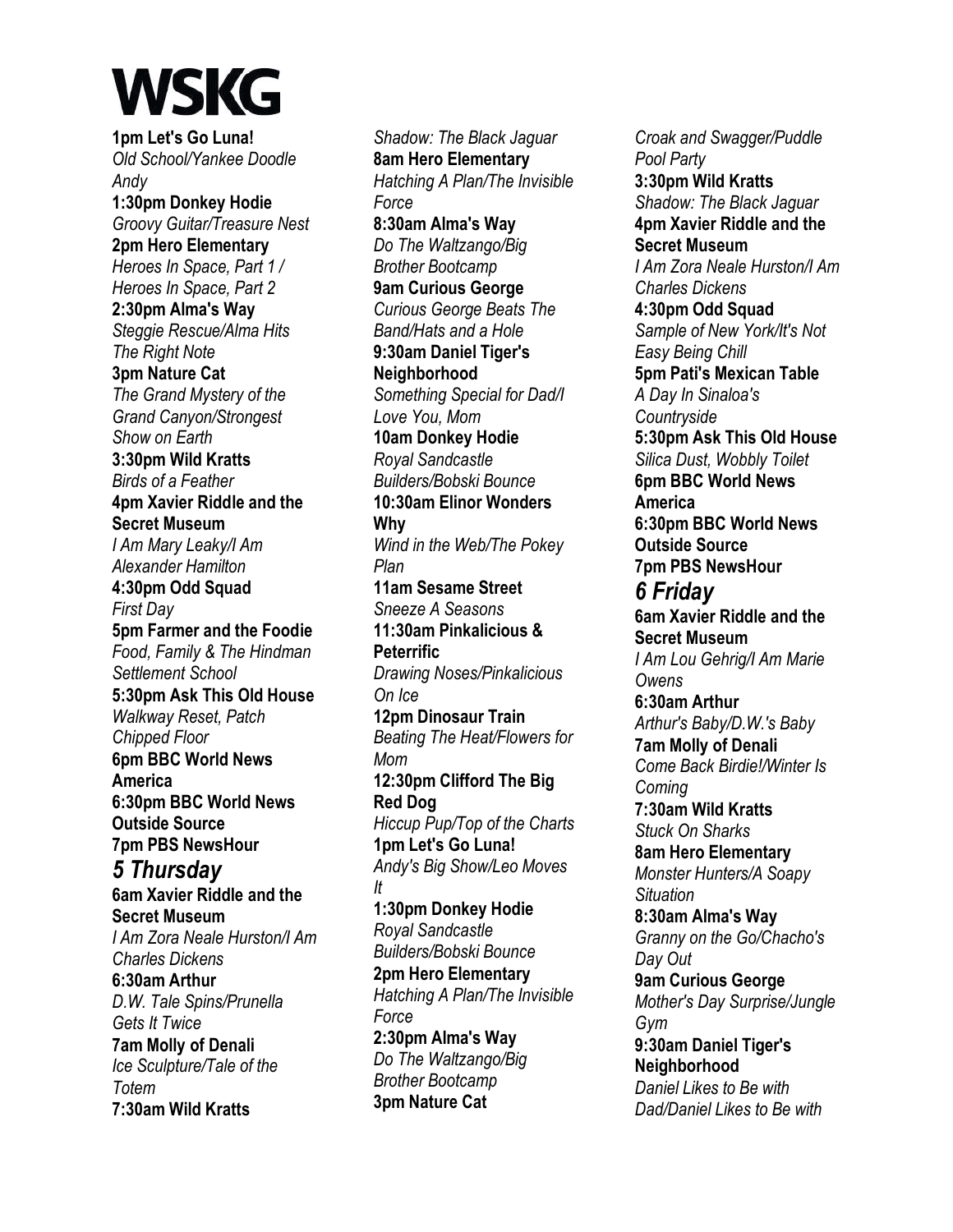*Mom*  **10am Donkey Hodie**  *Potato Pirates/Panda's Special Something*  **10:30am Elinor Wonders Why**  *The Paper Trail/Bath Time*  **11am Sesame Street**  *The Return of the Fairy Tale Helpers*  **11:30am Pinkalicious & Peterrific**  *Peterrific/Mother's Day Surprise*  **12pm Dinosaur Train**  *Mom Was A Kid Once*  **12:30pm Clifford The Big Red Dog**  *Dancing by the Book/Tucker's Tooth*  **1pm Let's Go Luna!**  *Blanket Decision/Yo, Ho, Heave.... Whoa!*  **1:30pm Donkey Hodie**  *Potato Pirates/Panda's Special Something*  **2pm Hero Elementary**  *Monster Hunters/A Soapy Situation*  **2:30pm Alma's Way**  *Granny on the Go/Chacho's Day Out*  **3pm Nature Cat**  *Niagara Falls/Nature Plant*  **3:30pm Wild Kratts**  *Stuck On Sharks*  **4pm Xavier Riddle and the Secret Museum**  *I Am Lou Gehrig/I Am Marie Owens*  **4:30pm Odd Squad**  *Oscar of All Trades/Swamps 'n' Gators*  **5pm Christina Cooks: Back to the Cutting Board 5:30pm Ask This Old House** 

*Tankless Water Heater, Retaining Wall*  **6pm BBC World News America 6:30pm BBC World News Today 7pm PBS NewsHour**  *7 Saturday*  **6am To Dine for with Kate Sullivan**  *Jessica Alba, Actress and Founder of The Honest Company*  **6:30am Knit and Crochet Now**  *Classic Cardis*  **7am Quilting Arts**  *Make Your Mark*  **7:30am Fons & Porter's Love of Quilting 8am Best of Sewing with Nancy**  *Solving The Pattern Fitting Puzzle, Part 2*  **8:30am It's Sew Easy**  *Cuddle Up*  **9am This Old House**  *Saratoga Springs | New Vision*  **9:30am Ask This Old House**  *Garage Door Replacement, Emergency Plumbing Fixes*  **10am American Woodshop**  *Live Edge Tall Case Wall Cabinet*  **10:30am Christopher Kimball's Milk Street Television**  *Mexico City Favorites*  **11am Lidia's Kitchen**  *Light Lunches*  **11:30am Ciao Italia**  *All About Cauliflower / Tutto Sul Cavolfiore*  **12pm Growing a Greener World**

**12:30pm Weekends with Yankee**  *Delicacies from New England*  **1pm America's Test Kitchen from Cook's Illustrated**  *Ode to Armenia*  **1:30pm Cook's Country**  *Bbq Brisket and Fritters*  **2pm Simply Ming**  *Ming Tsai with Guest Carla Hall*  **2:30pm The Good Road**  *Hyderabad, India: One in a Billion*  **3pm Chef's Life**  *Sweet Corn & Expensive Tea*  **3:30pm Chef's Life**  *Strawberry Stay at Home*  **4pm Nature**  *My Garden of a Thousand Bees*  **5pm PBS News Weekend 5:30pm Antiques Roadshow**  *Grounds for Sculpture Hour 3*  **6:30pm Let's Polka! (WSKG)**  *Alex Meixner (2018 Appearance) Part 1*  **7pm The Lawrence Welk Show**  *Mother's Day 8 Sunday*  **6am Mister Rogers' Neighborhood**  *Violinist Hilary Hahn/Some Things Children Can't Yet Understand*  **6:30am Daniel Tiger's Neighborhood**  *Daniel Likes to Be with Dad/Daniel Likes to Be with Mom*  **7am Donkey Hodie**  *Potato Pirates/Panda's Special Something*  **7:30am Hero Elementary**  *Monster Hunters/A Soapy*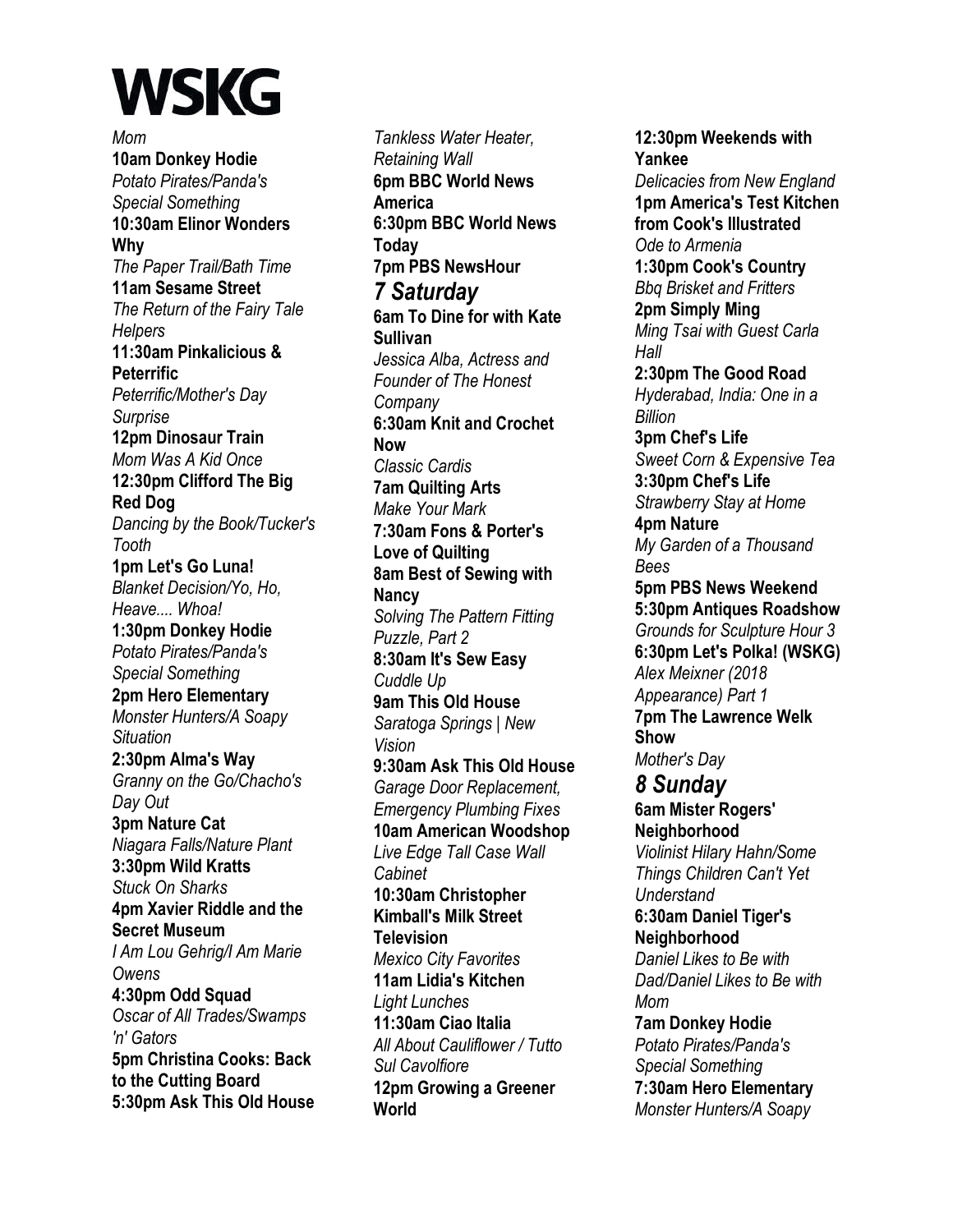*Situation*  **8am Alma's Way**  *Granny on the Go/Chacho's Day Out*  **8:30am Wild Kratts**  *Stuck On Sharks*  **9am Odd Squad**  *Mid-Day in the Garden of Good and Odd/Failure to Lunch*  **9:30am Diy Science Time**  *Static Electricity*  **10am Best of the Joy of Painting**  *Divine Elegance*  **10:30am British Antiques Roadshow**  *Eltham Palace 2*  **11am Roadfood**  *Eastern Shore, VA: Oysters and Crabs*  **11:30am Samantha Brown's Places to Love**  *Brooklyn, New York*  **12pm Rick Steves' Europe**  *Paris Side-Trips*  **12:30pm MotorWeek 1pm Christopher Kimball's Milk Street Television**  *Middle Eastern Meets London*  **1:30pm Sara's Weeknight Meals**  *Ginger Mixup*  **2pm History Detectives 3pm Home Diagnosis**  *Big Picture: Performance Vs. Energy Efficiency*  **3:30pm Woodsmith Shop**  *Trestle Hall Table*  **4pm This Old House**  *Saratoga Springs | New Vision*  **4:30pm Ask This Old House**  *Garage Door Replacement, Emergency Plumbing Fixes*  **5pm PBS News Weekend** 

**5:30pm New York Now (Ny)**  *May 6-8, 2022*  **6pm Africa & Britain: A Forgotten History 7pm Cranford**  *9 Monday*  **6am Xavier Riddle and the Secret Museum**  *I Am Julia Child/I Am Neil Armstrong*  **6:30am Arthur**  *D.W.'s Library Card/Arthur's Big Hit*  **7am Molly of Denali**  *The Night Manager/Not So Permafrost*  **7:30am Wild Kratts**  *Sea Horse Rodeo*  **8am Hero Elementary**  *Tail of One Kitty/Movie Theater Meltdown*  **8:30am Alma's Way**  *Do The Waltzango/Big Brother Bootcamp*  **9am Curious George**  *Up, Up and Away/Skunked*  **9:30am Daniel Tiger's Neighborhood**  *A New Friend at School/ A New Friend at the Playground*  **10am Donkey Hodie**  *Being Bob Dog/Panda Panda*  **10:30am Elinor Wonders Why**  *Big Trees/Baby Steps*  **11am Sesame Street**  *Turtles*  **11:30am Pinkalicious & Peterrific**  *Paintbrush Boy and Pencil Girl/Save A Tree*  **12pm Dinosaur Train**  *Migration Vacation/Moms Rawk!*  **12:30pm Clifford The Big Red Dog** 

*An End By Every Friend/Bailey's Starry Night!*  **1pm Let's Go Luna!**  *Beat The Beat/Rhinoceros Or Bust*  **1:30pm Donkey Hodie**  *Being Bob Dog/Panda Panda*  **2pm Hero Elementary**  *Tail of One Kitty/Movie Theater Meltdown*  **2:30pm Alma's Way**  *Do The Waltzango/Big Brother Bootcamp*  **3pm Nature Cat**  *Nature Dance Party/Bad Dog Bart Jr.*  **3:30pm Wild Kratts**  *Sea Horse Rodeo*  **4pm Xavier Riddle and the Secret Museum**  *I Am Julia Child/I Am Neil Armstrong*  **4:30pm Odd Squad**  *Mid-Day in the Garden of Good and Odd/Failure to Lunch*  **5pm No Passport Required**  *Boston*  **6pm BBC World News America 6:30pm BBC World News Outside Source 7pm PBS NewsHour**  *10 Tuesday*  **6am Xavier Riddle and the Secret Museum**  *I Am Jigonsaseh/I Am Sacagawea*  **6:30am Arthur**  *1001 Dads/Prunella's Prediction*  **7am Molly of Denali**  *Busy Beavers/The Night Watchers*  **7:30am Wild Kratts**  *Raptor Roundup*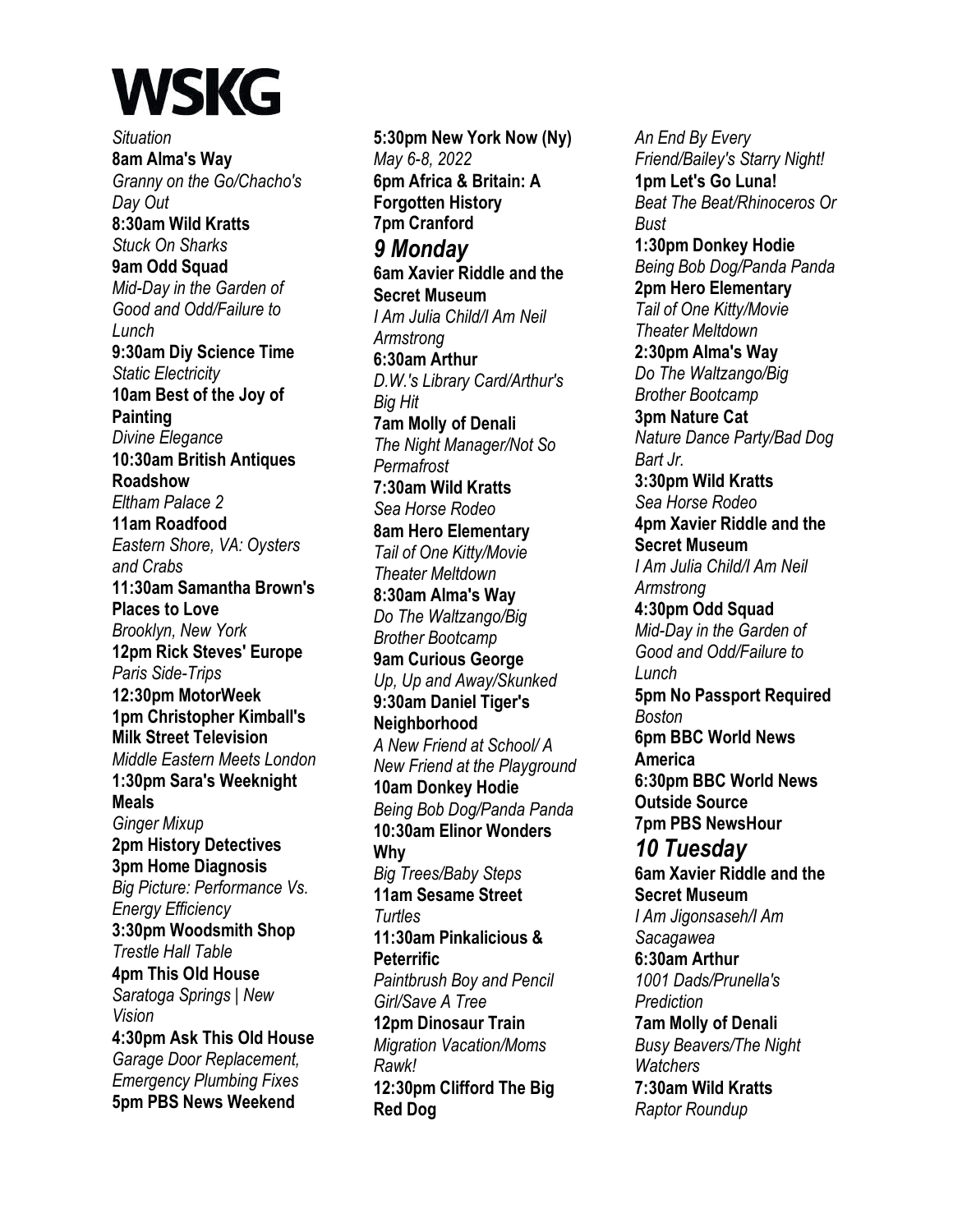**8am Hero Elementary**  *Where's Fur Blur? / The Blob*  **8:30am Alma's Way**  *Alma The Artist/Bomba Or Baseball*  **9am Curious George**  *Lights, Camera, Action!/Pen Pals*  **9:30am Daniel Tiger's Neighborhood**  *Friends Help Each Other/Daniel Helps O Tell A Story*  **10am Donkey Hodie**  *The Cow and Potato Bug Opera/Everything Explorers*  **10:30am Elinor Wonders Why**  *Backyard Soup/Colorful and Tasty*  **11am Sesame Street**  *Tough Monster Race*  **11:30am Pinkalicious & Peterrific**  *Best Day Ever/Catchy Song*  **12pm Dinosaur Train**  *Don's Hole-Iday/We're Not All Dinosaurs*  **12:30pm Clifford The Big Red Dog**  *Get Along Little Kitties/Very Big Riding Hood*  **1pm Let's Go Luna!**  *Lost and Found/Time of Goodbye*  **1:30pm Donkey Hodie**  *The Cow and Potato Bug Opera/Everything Explorers*  **2pm Hero Elementary**  *Where's Fur Blur? / The Blob*  **2:30pm Alma's Way**  *Alma The Artist/Bomba Or Baseball*  **3pm Nature Cat**  *Rock Clues/Sweet Scent*  **3:30pm Wild Kratts** 

*Raptor Roundup*  **4pm Xavier Riddle and the Secret Museum**  *I Am Jigonsaseh/I Am Sacagawea*  **4:30pm Odd Squad**  *The Sandwich Project/Wax On Wax Odd*  **5pm Kevin Belton's New Orleans Kitchen**  *Cuban Connections*  **5:30pm Ask This Old House**  *Dutch Door, Landscape Checkers*  **6pm BBC World News America 6:30pm BBC World News Outside Source 7pm PBS NewsHour**  *11 Wednesday*  **6am Xavier Riddle and the Secret Museum**  *We are the Wright Brothers/We are the Bronte Sisters*  **6:30am Arthur**  *The Master Builders, Parts 1 & 2*  **7am Molly of Denali**  *Molly & Elizabeth/Uqiquq*  **7:30am Wild Kratts**  *Speaking Dolphinese*  **8am Hero Elementary**  *Hail Caesar / Picture Perfect*  **8:30am Alma's Way**  *Granny on the Go/Chacho's Day Out*  **9am Curious George**  *Four Hands, Eight Arms/Oil Saves The Day*  **9:30am Daniel Tiger's Neighborhood**  *A Trip To The Enchanted Garden/A Trip To The Crayon Factory*  **10am Donkey Hodie** 

*Swoop-A-Rino/Duck Duck's Great Adventure*  **10:30am Elinor Wonders Why**  *The Little Drummer/Rest Is Best*  **11am Sesame Street**  *Huff and Puff Away!*  **11:30am Pinkalicious & Peterrific**  *Mr. Socko/A Pinkapurrfect Pet*  **12pm Dinosaur Train**  *Double-Crested Trouble/Erma and the Conductor*  **12:30pm Clifford The Big Red Dog**  *The Spectacle Spectacular/The New Babysitter*  **1pm Let's Go Luna!**  *The Amazing Aito/Haka*  **1:30pm Donkey Hodie**  *Swoop-A-Rino/Duck Duck's Great Adventure*  **2pm Hero Elementary**  *Hail Caesar / Picture Perfect*  **2:30pm Alma's Way**  *Granny on the Go/Chacho's Day Out*  **3pm Nature Cat**  *The Leaf Fairy/Midge Over Troubled Water*  **3:30pm Wild Kratts**  *Speaking Dolphinese*  **4pm Xavier Riddle and the Secret Museum**  *We are the Wright Brothers/We are the Bronte Sisters*  **4:30pm Odd Squad**  *Back to the Past/Odd Squad Needs You*  **5pm Farmer and the Foodie**  *Foxhollow Farm; Growing the Next Generation of Farmers*  **5:30pm Ask This Old House**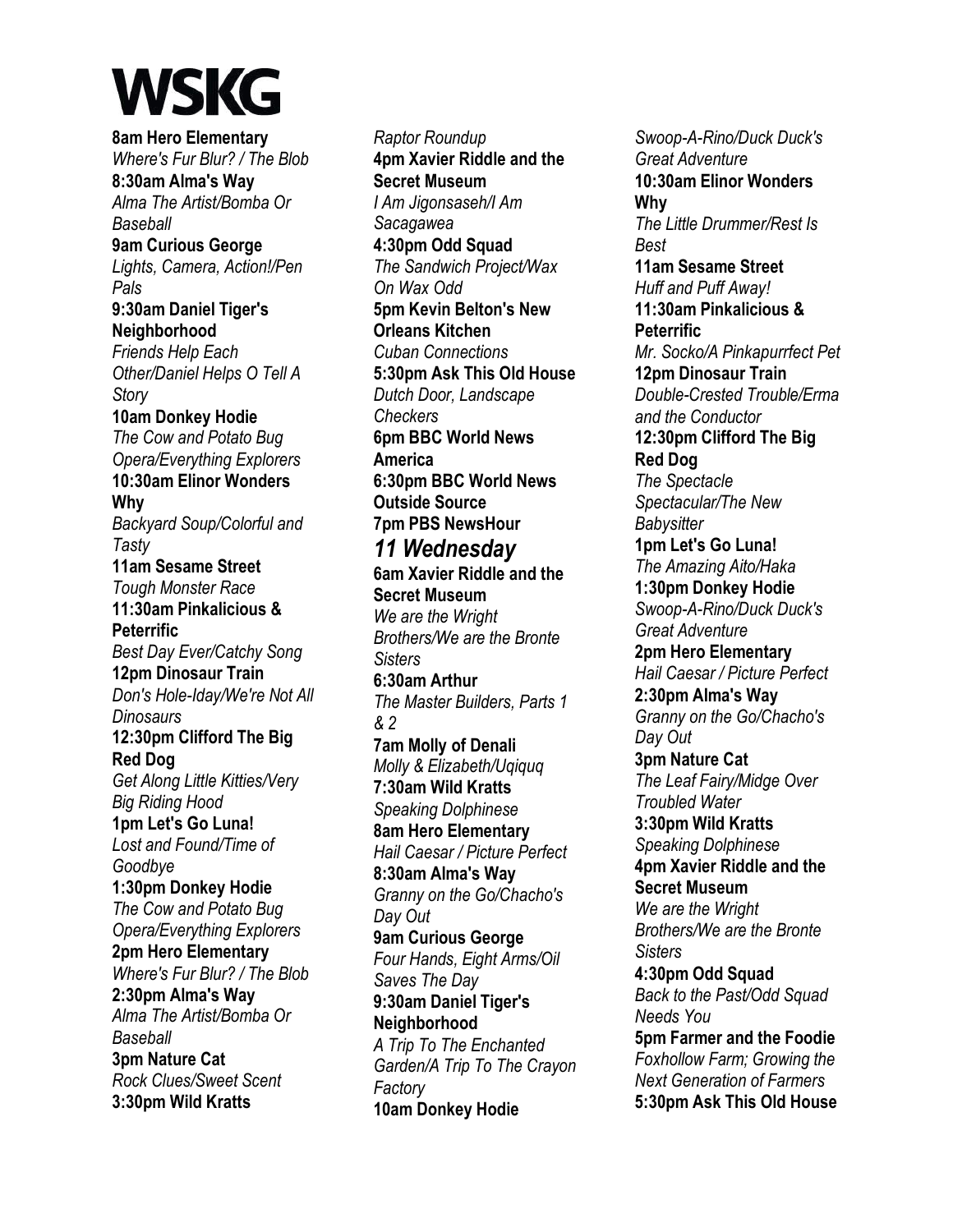*Rain Chain, Vanity Installation*  **6pm BBC World News America 6:30pm BBC World News Outside Source 7pm PBS NewsHour**  *12 Thursday*  **6am Xavier Riddle and the Secret Museum**  *I Am Ibn Batutta/I Am Beulah Louise Henry*  **6:30am Arthur**  *What Is That Thing?/Buster's Best Behavior*  **7am Molly of Denali**  *Mollyball/Visit Qyah*  **7:30am Wild Kratts**  *The Great Froggyback Ride*  **8am Hero Elementary**  *Saved from the Bell/The Right Stuff*  **8:30am Alma's Way**  *Doggone Sox/Alma Spells It Out*  **9am Curious George**  *Color Me Monkey/Special Delivery Monkey*  **9:30am Daniel Tiger's Neighborhood**  *Tiger Family Lunch/Dinnertime at Jodi's*  **10am Donkey Hodie**  *The Try Scouts/Wiz-Kazizz-Kazaam*  **10:30am Elinor Wonders Why**  *Butterfly Babies/Elinor's Circus*  **11am Sesame Street**  *Turtles*  **11:30am Pinkalicious & Peterrific**  *Jumping for Joy/Music Is Everywhere*  **12pm Dinosaur Train**  *King and Crystal Play Red* 

*Rock/Nick of Time*  **12:30pm Clifford The Big Red Dog**  *Things That Go Bump/Sherlock Bones*  **1pm Let's Go Luna!**  *Speaking Wigglewalker/London Frog*  **1:30pm Donkey Hodie**  *The Try Scouts/Wiz-Kazizz-Kazaam*  **2pm Hero Elementary**  *Saved from the Bell/The Right Stuff*  **2:30pm Alma's Way**  *Doggone Sox/Alma Spells It Out*  **3pm Nature Cat**  *The Nature Nap Dilemma/Captain Nature Cat's Wild River Adventure*  **3:30pm Wild Kratts**  *The Great Froggyback Ride*  **4pm Xavier Riddle and the Secret Museum**  *I Am Ibn Batutta/I Am Beulah Louise Henry*  **4:30pm Odd Squad**  *Train of Thoughts/Overdue!*  **5pm Pati's Mexican Table**  *Home Cooking Sinaloa Style*  **5:30pm Ask This Old House**  *Lawn Care, Workshop of the Future*  **6pm BBC World News America 6:30pm BBC World News Outside Source 7pm PBS NewsHour**  *13 Friday*  **6am Xavier Riddle and the Secret Museum**  *I Am Billie Jean King/I Am Arthur Ashe*  **6:30am Arthur**  *Francine and the Soccer* 

*Spy/Sue Ellen and the Last Page*  **7am Molly of Denali**  *Trini's Super Coop/Trini's Winter Warm Up*  **7:30am Wild Kratts**  *Bugs Or Monkeys?*  **8am Hero Elementary**  *First Day of School, Part 1 / First Day of School, Part 2*  **8:30am Alma's Way**  *Checkers Champ/World's Greatest*  **9am Curious George**  *George Fixes Betsy's Wagon/Curious George Takes A Drive*  **9:30am Daniel Tiger's Neighborhood**  *O Gives Daniel Space/Daniel and Miss Elaina Bake Pretzels*  **10am Donkey Hodie**  *The Golden Crunchdoodles/Walking Stick Blues*  **10:30am Elinor Wonders Why**  *Elinor's Fishy Friend/Do The Crane Dance*  **11am Sesame Street**  *The Waiting Game*  **11:30am Pinkalicious & Peterrific**  *Aqualicious/Sing in the Spring*  **12pm Dinosaur Train**  *Dinosaur Train Submarine: Maisie Mosasaurus/Date Night*  **12:30pm Clifford The Big Red Dog**  *Cool Clubhouse/The Birdwell Islandeers*  **1pm Let's Go Luna!**  *Andy, King of Scots/Leo The Nessie Hunter*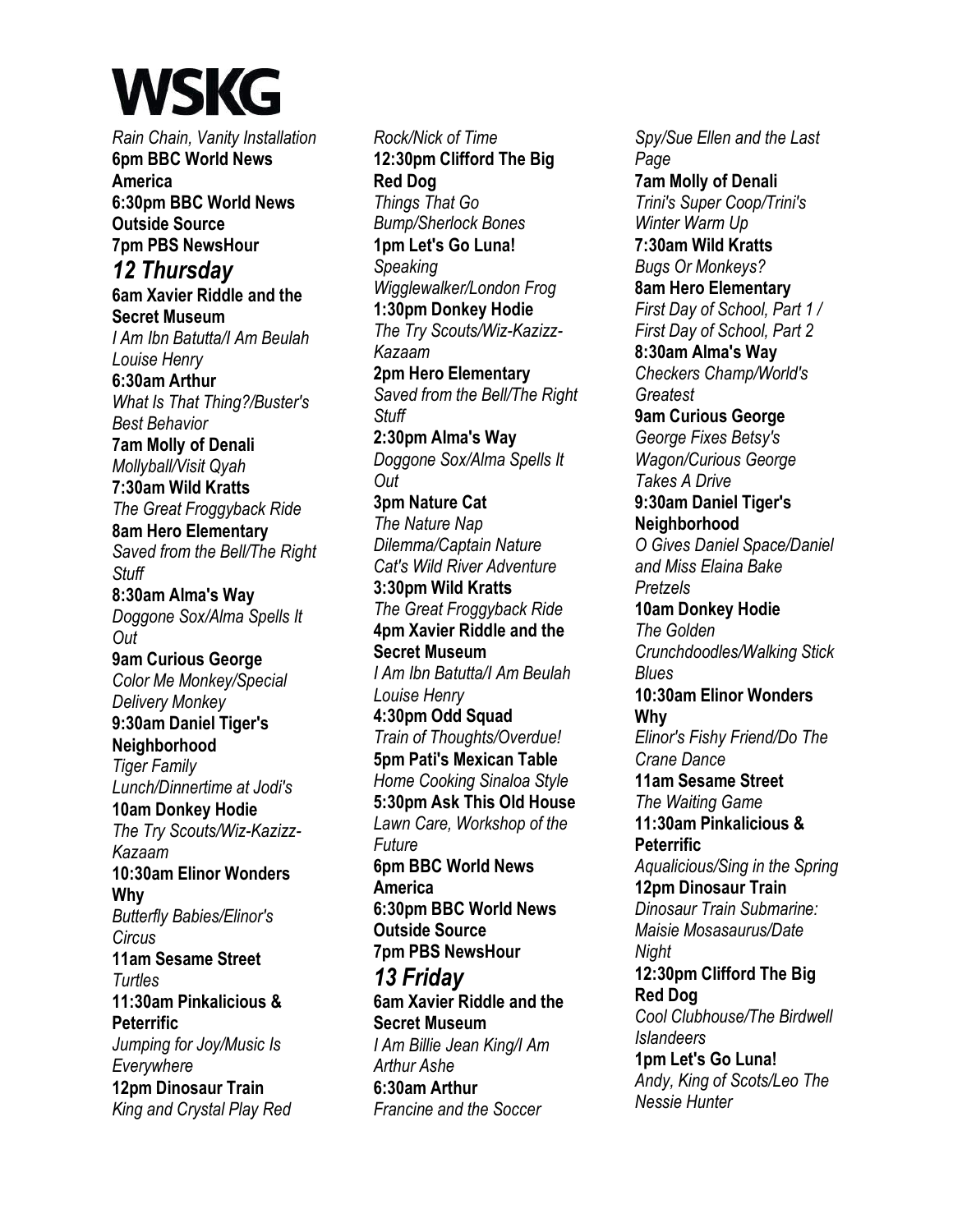**1:30pm Donkey Hodie**  *The Golden Crunchdoodles/Walking Stick Blues*  **2pm Hero Elementary**  *First Day of School, Part 1 / First Day of School, Part 2*  **2:30pm Alma's Way**  *Checkers Champ/World's Greatest*  **3pm Nature Cat**  *Nature Dance Party/Bad Dog Bart Jr.*  **3:30pm Wild Kratts**  *Bugs Or Monkeys?*  **4pm Xavier Riddle and the Secret Museum**  *I Am Billie Jean King/I Am Arthur Ashe*  **4:30pm Odd Squad**  *There Might Be Dragons/Dawn of the Read*  **5pm Christina Cooks: Back to the Cutting Board 5:30pm Ask This Old House**  *Spitting Faucet, Painting 101*  **6pm BBC World News America 6:30pm BBC World News Today 7pm PBS NewsHour**  *14 Saturday*  **6am To Dine for with Kate Sullivan**  *Emily Giffin, New York Times Bestselling Author*  **6:30am Knit and Crochet Now**  *Baby Blankets*  **7am Quilting Arts**  *Worlds Apart*  **7:30am Fons & Porter's Love of Quilting 8am Best of Sewing with Nancy**  *Sew Gifts-Make Memories,* 

*Part 1*  **8:30am It's Sew Easy**  *Season Transitions*  **9am This Old House**  *Saratoga Springs | Old Woes*  **9:30am Ask This Old House**  *All About Hydrangeas, Refinish Deck Railing*  **10am American Woodshop**  *Carved and Scroll Sawn Crests*  **10:30am Christopher Kimball's Milk Street Television**  *Middle Eastern Meets London*  **11am Lidia's Kitchen**  *Little Effort, Big Flavor*  **11:30am Ciao Italia**  *Burrata*  **12pm Growing a Greener World 12:30pm Weekends with Yankee** *Touring with the Locals*  **1pm America's Test Kitchen from Cook's Illustrated**  *Breakfast with a Kick*  **1:30pm Cook's Country**  *Italian Comfort Food Classics*  **2pm Simply Ming**  *Ming Tsai with Guest Susur Lee*  **2:30pm The Good Road**  *On The Burmese Border: Free Burma Ranger*  **3pm Chef's Life**  *Pimp My Grits*  **3:30pm Chef's Life**  *Cracklin' Kitchen*  **4pm Nature**  *The Egg: Life's Perfect Invention*  **5pm PBS News Weekend 5:30pm Antiques Roadshow**  *Colonial Williamsburg Hour 1*  **6:30pm Let's Polka! (WSKG)** 

*Kickin Polkas with Charlie Lawrisky Part 1*  **7pm The Lawrence Welk Show**  *Salute to the Armed Forces 15 Sunday*  **6am Mister Rogers' Neighborhood**  *Jugglers - Flying Karamazov Brothers/Macaroni Factory*  **6:30am Daniel Tiger's Neighborhood**  *O Gives Daniel Space/Daniel and Miss Elaina Bake Pretzels*  **7am Donkey Hodie**  *The Golden Crunchdoodles/Walking Stick Blues*  **7:30am Hero Elementary**  *First Day of School, Part 1 / First Day of School, Part 2*  **8am Alma's Way**  *Checkers Champ/World's Greatest*  **8:30am Wild Kratts**  *Bugs Or Monkeys?*  **9am Odd Squad**  *The O Team/Show Me The Money*  **9:30am Curious Crew**  *Wheels and Axles*  **10am Best of the Joy of Painting**  *Lake View*  **10:30am British Antiques Roadshow**  *Crathers Castle 1*  **11am Roadfood**  *Southern Louisiana: Gumbo*  **11:30am Samantha Brown's Places to Love**  *Shanghai, China*  **12pm Rick Steves' Europe**  *The Best of Israel*  **12:30pm MotorWeek**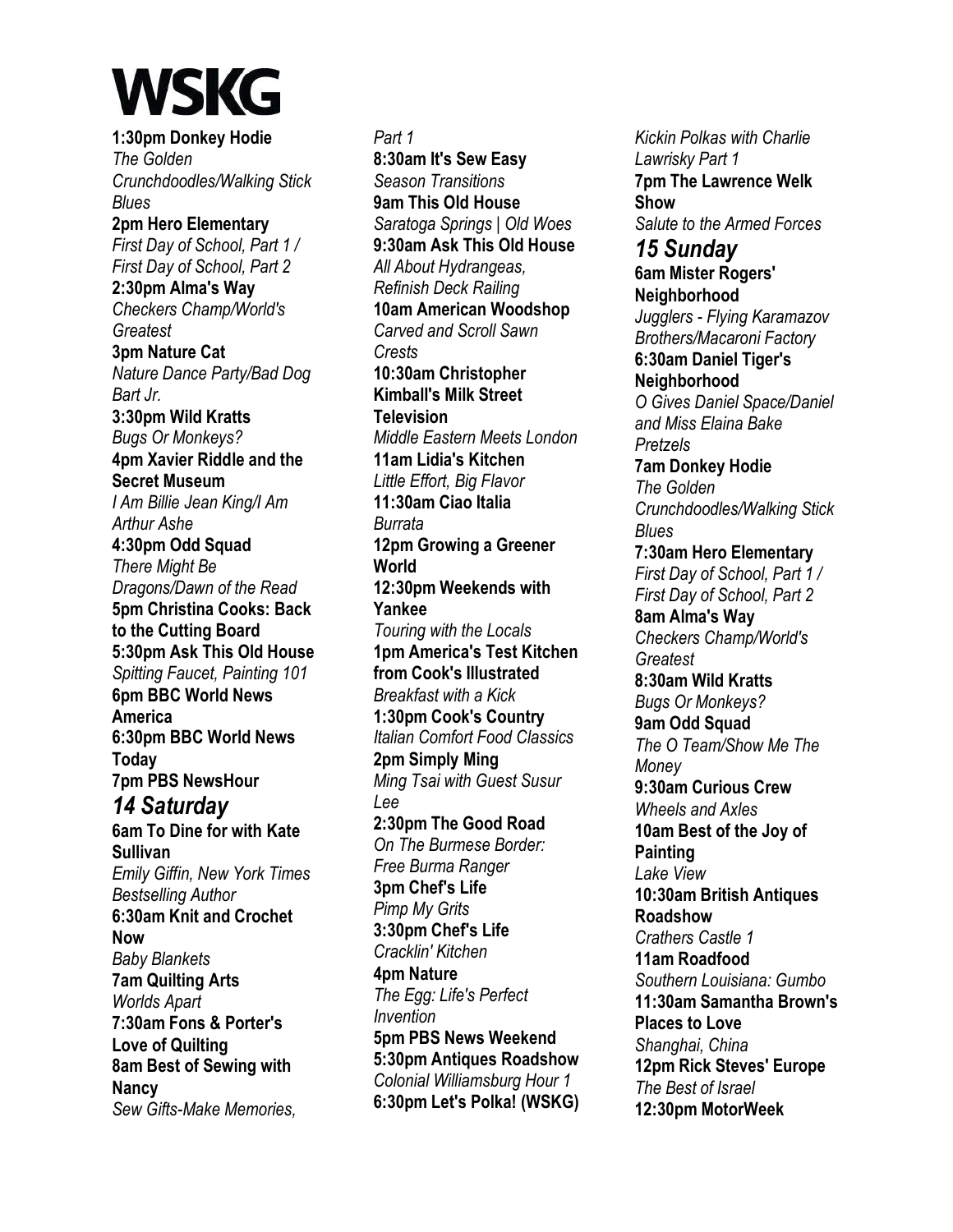**1pm Christopher Kimball's Milk Street Television**  *Tuesday Night Bologna*  **1:30pm Sara's Weeknight Meals**  *Meaty Salads*  **2pm History Detectives 3pm Home Diagnosis**  *Destruction: Water Is Everywhere*  **3:30pm Woodsmith Shop**  *Cutting Board*  **4pm This Old House**  *Saratoga Springs | Old Woes*  **4:30pm Ask This Old House**  *All About Hydrangeas, Refinish Deck Railing*  **5pm PBS News Weekend 5:30pm New York Now (Ny)**  *May 13-15, 2022*  **6pm Africa & Britain: A Forgotten History 7pm Cranford**  *16 Monday*  **6am Xavier Riddle and the Secret Museum**  *I Am Mark Twain/I Am Abigail Adams*  **6:30am Arthur**  *Opposties Distract/Just The Ticket*  **7am Molly of Denali**  *Puppypalooza Part 1/Puppypalooza Part 2*  **7:30am Wild Kratts**  *Adapto The Coyote*  **8am Hero Elementary**  *Search and Rescue / Secret Lives of Teachers*  **8:30am Alma's Way**  *Alma's Showstopper/Ultimate Helper*  **9am Curious George**  *Curious Gorge/Sound Story*  **9:30am Daniel Tiger's Neighborhood** 

*Jodi's Lemonade Stand/Daniel Remembers What He Needs*  **10am Donkey Hodie**  *Bye Bye, Book/Tater Buddies*  **10:30am Elinor Wonders Why**  *Olive's Library/Nature Walk*  **11am Sesame Street**  *Cinderella's Clockworks*  **11:30am Pinkalicious & Peterrific**  *Dream Salon/The Duck Stops Here*  **12pm Dinosaur Train**  *Carla Cretoxyrhina/Train Trouble*  **12:30pm Clifford The Big Red Dog**  *The Little Red Dream/The Mail Mix Up*  **1pm Let's Go Luna!**  *Hoopin' Hopper/A Chopsticky Situation*  **1:30pm Donkey Hodie**  *Bye Bye, Book/Tater Buddies*  **2pm Hero Elementary**  *Search and Rescue / Secret Lives of Teachers*  **2:30pm Alma's Way**  *Alma's Showstopper/Ultimate Helper*  **3pm Nature Cat**  *Onward and Songward/Why Did the Turtle Cross the Road?*  **3:30pm Wild Kratts**  *Adapto The Coyote*  **4pm Xavier Riddle and the Secret Museum**  *I Am Mark Twain/I Am Abigail Adams*  **4:30pm Odd Squad**  *The O Team/Show Me The Money*  **5pm Legacy List with Matt** 

**Paxton**  *Anne Manley / Richmond, VA*  **6pm BBC World News America 6:30pm BBC World News Outside Source 7pm PBS NewsHour**  *17 Tuesday*  **6am Xavier Riddle and the Secret Museum**  *I Am Rukmini Devi Arundale/I Am Bob Ross*  **6:30am Arthur**  *Buster's Breathless/The Fright Stuff*  **7am Molly of Denali**  *Picking Cloudberries/Puzzled*  **7:30am Wild Kratts**  *Secrets of the Spider's Web*  **8am Hero Elementary**  *The Lake Mistake/Plant Problem*  **8:30am Alma's Way**  *Cardboard Club/Alma Clues In*  **9am Curious George**  *Up A Tree/Curious George and the Trash*  **9:30am Daniel Tiger's Neighborhood**  *Daniel Follows the Rules at the Pool/Daniel's First Swim Class*  **10am Donkey Hodie**  *A Night Out/Poetry Problem*  **10:30am Elinor Wonders Why**  *These Sneezes/Ari's Lucky Shirt*  **11am Sesame Street**  *The Counting Booth Counters*  **11:30am Pinkalicious & Peterrific**  *Monkey Dance/Royal Peacock Dance*  **12pm Dinosaur Train**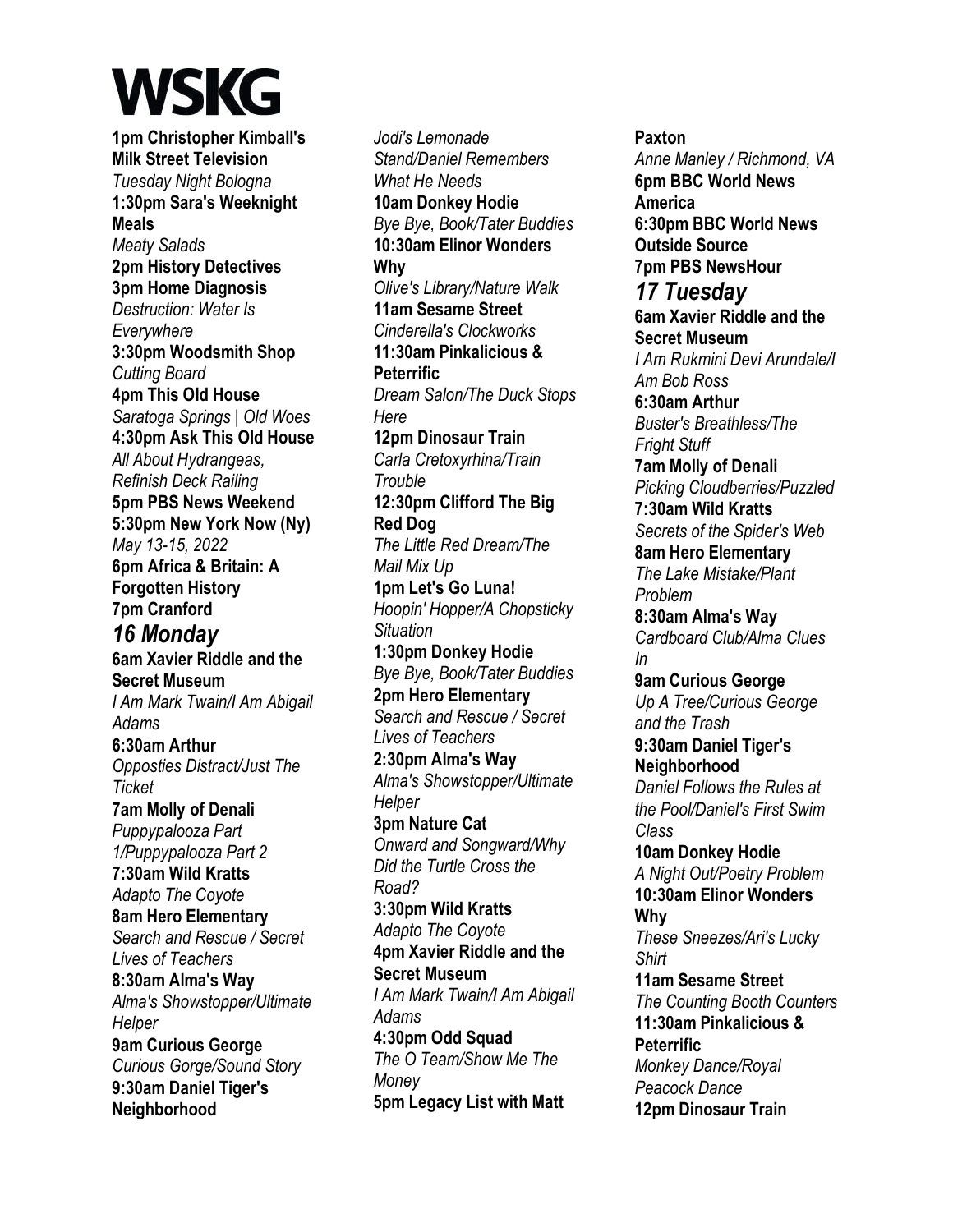*A Brand New Species*  **12:30pm Clifford The Big Red Dog**  *Knights of the Wobbly Table/Don't Lead Me A Stray*  **1pm Let's Go Luna!**  *It Takes Leo to Tango/Siesta Is Besta*  **1:30pm Donkey Hodie**  *A Night Out/Poetry Problem*  **2pm Hero Elementary**  *The Lake Mistake/Plant Problem*  **2:30pm Alma's Way**  *Cardboard Club/Alma Clues In*  **3pm Nature Cat**  *Nature Dance Party/Bad Dog Bart Jr.*  **3:30pm Wild Kratts**  *Secrets of the Spider's Web*  **4pm Xavier Riddle and the Secret Museum**  *I Am Rukmini Devi Arundale/I Am Bob Ross*  **4:30pm Odd Squad**  *Odd In 60 Seconds/Villain Networking*  **5pm Kevin Belton's New Orleans Kitchen**  *Louisiana Yams*  **5:30pm Ask This Old House**  *Houston After Harvey*  **6pm BBC World News America 6:30pm BBC World News Outside Source 7pm PBS NewsHour**  *18 Wednesday*  **6am Xavier Riddle and the Secret Museum**  *I Am Harriet Tubman*  **6:30am Arthur**  *Muffy Misses Out/Arthur Takes A Stand*  **7am Molly of Denali** 

*Big Sulky/The Funny Face Competition*  **7:30am Wild Kratts**  *Tenrec Treasure Hunt*  **8am Hero Elementary**  *Back On Track / Switcheroo-Er*  **8:30am Alma's Way**  *Do The Waltzango/Big Brother Bootcamp*  **9am Curious George**  *Orange Crush/Monkey Market*  **9:30am Daniel Tiger's Neighborhood**  *Disappointed at the Pool/Disappointed at the Farm*  **10am Donkey Hodie**  *Donkey's Bad Day/Yodel Bird Egg*  **10:30am Elinor Wonders Why**  *Echo Location/Ears to You*  **11am Sesame Street**  *Glitter Jar*  **11:30am Pinkalicious & Peterrific**  *Sidewalk Art/Gnome at Home*  **12pm Dinosaur Train**  *The Amazing Michelinoceras Brothers/Dads' Day Out*  **12:30pm Clifford The Big Red Dog**  *All Grown Up/Picture This*  **1pm Let's Go Luna!**  *Guitar to Sitar/Spring Has Not Sprung*  **1:30pm Donkey Hodie**  *Donkey's Bad Day/Yodel Bird Egg*  **2pm Hero Elementary**  *Back On Track / Switcheroo-Er*  **2:30pm Alma's Way**  *Do The Waltzango/Big Brother Bootcamp* 

**3pm Nature Cat**  *The Glow Games/Have A Grape Day*  **3:30pm Wild Kratts**  *Tenrec Treasure Hunt*  **4pm Xavier Riddle and the Secret Museum**  *I Am Harriet Tubman*  **4:30pm Odd Squad**  *Zero Effect/Bad Luck Bears*  **5pm Farmer and the Foodie**  *The State of Hunger In Louisville*  **5:30pm Ask This Old House**  *Metal Railing, Tile Replacement*  **6pm BBC World News America 6:30pm BBC World News Outside Source 7pm PBS NewsHour**  *19 Thursday*  **6am Xavier Riddle and the Secret Museum**  *I Am Fred Rogers*  **6:30am Arthur**  *Molina's Mulligan/Buster Bombs*  **7am Molly of Denali**  *Rocky Rescue/Canoe Journey*  **7:30am Wild Kratts**  *Rainforest Stew*  **8am Hero Elementary**  *Going to Pieces / Forces of Nature*  **8:30am Alma's Way**  *No-Go Mofongo/Alma Vs. Eddie*  **9am Curious George**  *All-New Hundley/Signs Up*  **9:30am Daniel Tiger's Neighborhood**  *Daniel's Winter Adventure/Neighborhood Nutcracker*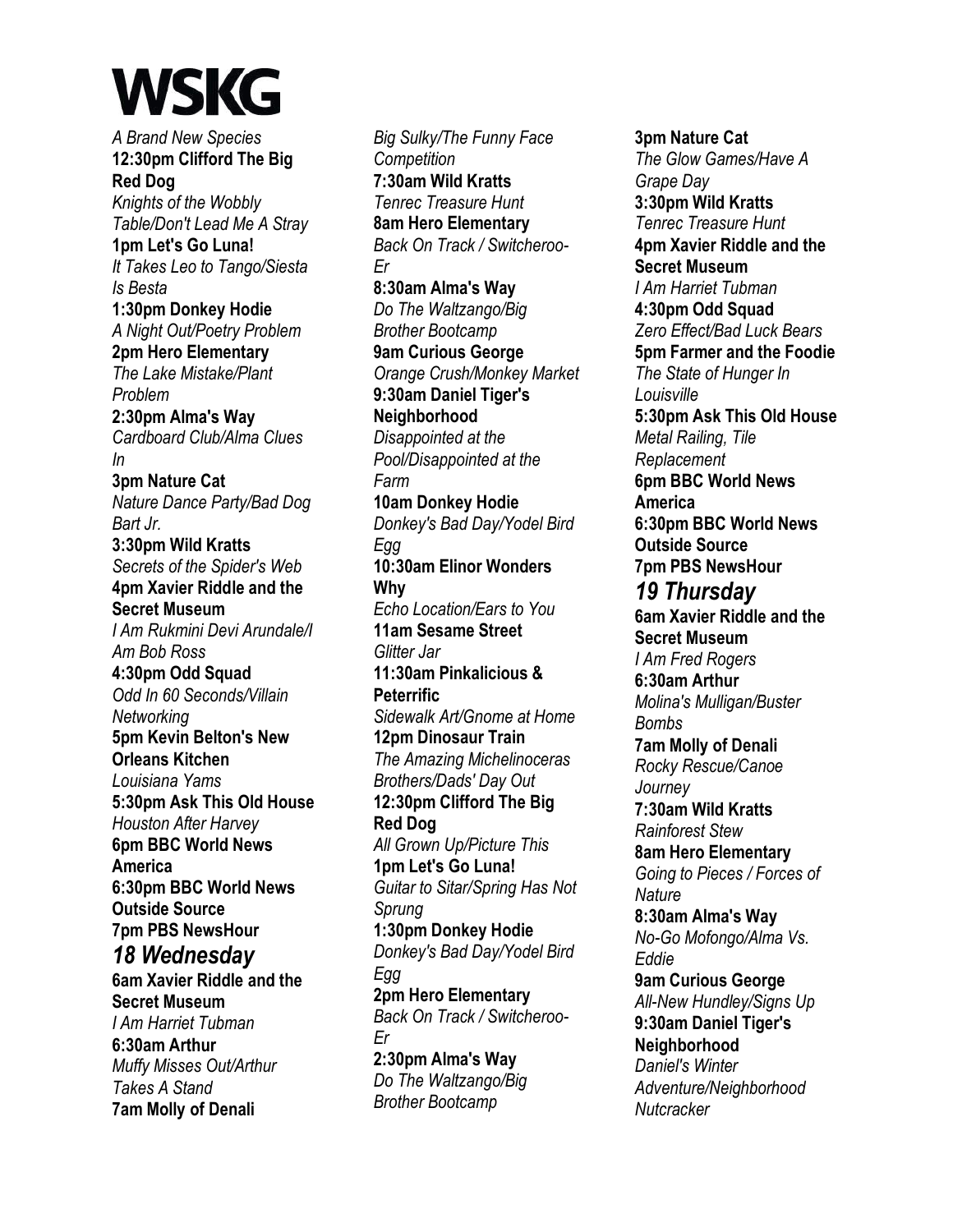**10am Donkey Hodie**  *Groovy Guitar/Treasure Nest*  **10:30am Elinor Wonders Why**  *Zig Zag Plant/Butterfly Drinks*  **11am Sesame Street**  *Cinderella's Clockworks*  **11:30am Pinkalicious & Peterrific**  *Pink Or Treat/Berry Scary*  **12pm Dinosaur Train**  *Great Big Stomping Dinosaur Feet!/Diamond Anniversary*  **12:30pm Clifford The Big Red Dog**  *Samantha's Perfect Day/Welcome Home, Natalie Chan*  **1pm Let's Go Luna!**  *What A T-Wreck!/Way of the Gaucho*  **1:30pm Donkey Hodie**  *Groovy Guitar/Treasure Nest*  **2pm Hero Elementary**  *Going to Pieces / Forces of Nature*  **2:30pm Alma's Way**  *No-Go Mofongo/Alma Vs. Eddie*  **3pm Nature Cat**  *Rock Clues/Sweet Scent*  **3:30pm Wild Kratts**  *Rainforest Stew*  **4pm Xavier Riddle and the Secret Museum**  *I Am Fred Rogers*  **4:30pm Odd Squad**  *Soundcheck/Double Trouble*  **5pm Pati's Mexican Table**  *How Do You Say Tucson?*  **5:30pm Ask This Old House**  *Jimmy Diresta, Trough Planter*  **6pm BBC World News America 6:30pm BBC World News** 

**Outside Source 7pm PBS NewsHour**  *20 Friday*  **6am Xavier Riddle and the Secret Museum**  *I Am Confucius/I Am Sacagawea*  **6:30am Arthur**  *Take A Hike, Molly/Slink's Special Talent*  **7am Molly of Denali**  *Spring Carnival/Tooey's Hole-I-Day Sweater*  **7:30am Wild Kratts**  *Iron Wolverine*  **8am Hero Elementary**  *Super Summertime / Snowy Journey*  **8:30am Alma's Way**  *Steggie Rescue/Alma Hits The Right Note*  **9am Curious George**  *Unbalanced/Curious George Vs. Winter*  **9:30am Daniel Tiger's Neighborhood**  *Daniel's Allergy/Allergies at School*  **10am Donkey Hodie**  *The Waiting Game/Planet Purple Party*  **10:30am Elinor Wonders Why**  *Frozen Fish/Pirate Treasure*  **11am Sesame Street**  *The Cool Tool Kid*  **11:30am Pinkalicious & Peterrific**  *Don't Wake Norman/Pinkasaurus*  **12pm Dinosaur Train**  *Junior Conductor Jamboree/Troodon Train Day*  **12:30pm Clifford The Big Red Dog**  *Making Lemonade Out of* 

*Lemons/The Watering Hole*  **1pm Let's Go Luna!**  *Queen for a Day/Jolly Special Friend*  **1:30pm Donkey Hodie**  *The Waiting Game/Planet Purple Party*  **2pm Hero Elementary**  *Super Summertime / Snowy Journey*  **2:30pm Alma's Way**  *Steggie Rescue/Alma Hits The Right Note*  **3pm Nature Cat**  *Secrets of the Old Prairie/A Sticky Sweet Tree Treat*  **3:30pm Wild Kratts**  *Iron Wolverine*  **4pm Xavier Riddle and the Secret Museum**  *I Am Confucius/I Am Sacagawea*  **4:30pm Odd Squad**  *Olive and Otto In Shmumberland*  **5pm Christina Cooks: Back to the Cutting Board 5:30pm Ask This Old House**  *Stair Railing, Smart Show House*  **6pm BBC World News America 6:30pm BBC World News Today 7pm PBS NewsHour**  *21 Saturday*  **6am To Dine for with Kate Sullivan**  *Norman Lear, Television Producer*  **6:30am Knit and Crochet Now**  *Mosaic Looking Hats*  **7am Quilting Arts**  *Interesting Combinations*  **7:30am Fons & Porter's**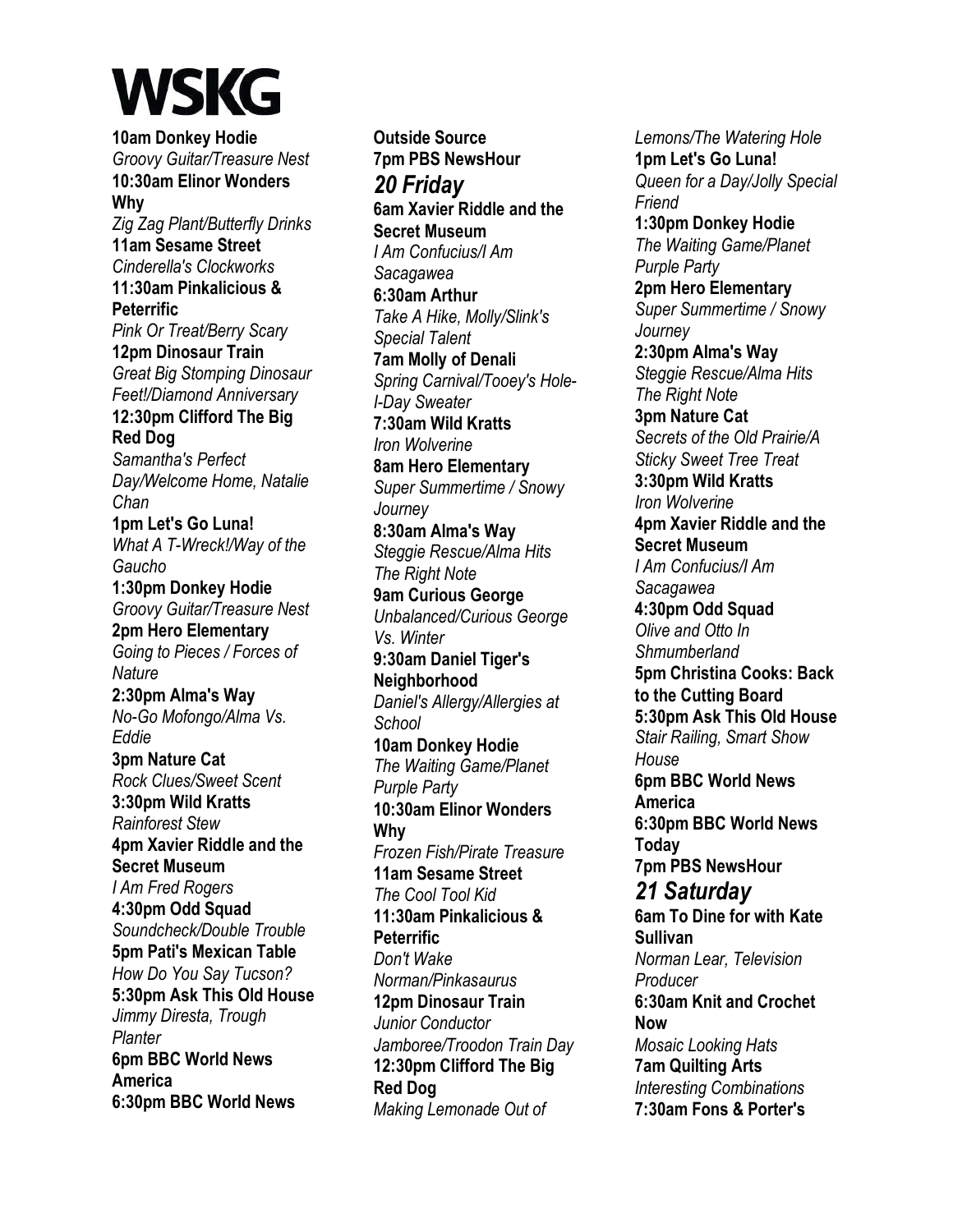**Love of Quilting 8am Best of Sewing with Nancy**  *Sew Gifts-Make Memories, Part 2*  **8:30am It's Sew Easy**  *Spring Spruce Up*  **9am This Old House**  *Saratoga Springs | Secret Gardens*  **9:30am Ask This Old House**  *Replacing a Toilet Seat, Full Mortise Lockset Repair*  **10am American Woodshop**  *The River Stone/ Mirrorcast Walnut and Mahogany Nightstand*  **10:30am Christopher Kimball's Milk Street Television**  *Tuesday Night Bologna*  **11am Lidia's Kitchen**  *What's for Dinner?*  **11:30am Ciao Italia**  *Stuffed Veal Rolls, Sicilian Style / Involtini Mes*  **12pm Growing a Greener World 12:30pm Weekends with Yankee**  *A Breath of Fresh Air*  **1pm America's Test Kitchen from Cook's Illustrated**  *Quick Fish Dinners*  **1:30pm Cook's Country**  *Tacos Two Ways*  **2pm Simply Ming**  *Ming Tsai with Guest Joanne Chang*  **2:30pm The Good Road**  *Charleston, South Carolina: Rising Tides*  **3pm Chef's Life**  *Tomatoes....You Say Heirloom, I Say Old Timey*  **3:30pm Chef's Life** 

*The World Is Your Oyster*  **4pm Nature**  *Big Bend: The Wild Frontier of Texas*  **5pm PBS News Weekend 5:30pm Antiques Roadshow**  *Colonial Williamsburg Hour 2*  **6:30pm Let's Polka! (WSKG)**  *The John Gora Band Part One*  **7pm The Lawrence Welk Show**  *Hometown Band 22 Sunday*  **6am Mister Rogers' Neighborhood**  *Eric Carle-Author-Illustrator/Fortune Cookie Factory*  **6:30am Daniel Tiger's Neighborhood**  *Daniel's Allergy/Allergies at School*  **7am Donkey Hodie**  *The Waiting Game/Planet Purple Party*  **7:30am Hero Elementary**  *Super Summertime / Snowy Journey*  **8am Alma's Way**  *Steggie Rescue/Alma Hits The Right Note*  **8:30am Wild Kratts**  *Iron Wolverine*  **9am Odd Squad**  *O Is Not for Over*  **9:30am Curious Crew**  *Resonance*  **10am Best of the Joy of Painting**  *River's Peace*  **10:30am British Antiques Roadshow**  *Aerospace Bristol 2*  **11am Roadfood**  *Phoenix, AZ: Frybread* 

**11:30am Samantha Brown's Places to Love**  *Huntsville, Alabama*  **12pm Rick Steves' Europe**  *Palestine*  **12:30pm MotorWeek 1pm Christopher Kimball's Milk Street Television**  *Portuguese Classics*  **1:30pm Sara's Weeknight Meals**  *Key West Eats*  **2pm History Detectives 3pm Home Diagnosis**  *The Truth About Home Building: Real Life of a Contractor*  **3:30pm Woodsmith Shop**  *Step-Back Bookcase*  **4pm This Old House**  *Saratoga Springs | Secret Gardens*  **4:30pm Ask This Old House**  *Replacing a Toilet Seat, Full Mortise Lockset Repair*  **5pm PBS News Weekend 5:30pm New York Now (Ny)**  *May 20-22, 2022*  **6pm Africa & Britain: A Forgotten History 7pm Cranford**  *23 Monday*  **6am Xavier Riddle and the Secret Museum**  *I Am Kate Warne/I Am Sir Arthur Conan Doyle*  **6:30am Arthur**  *Hide and Snake/Muffy's New Best Friend*  **7am Molly of Denali**  *Seal Dance/Snowboarding Qyah Style*  **7:30am Wild Kratts**  *To Touch A Hummingbird*  **8am Hero Elementary**  *Friends of the Forest /*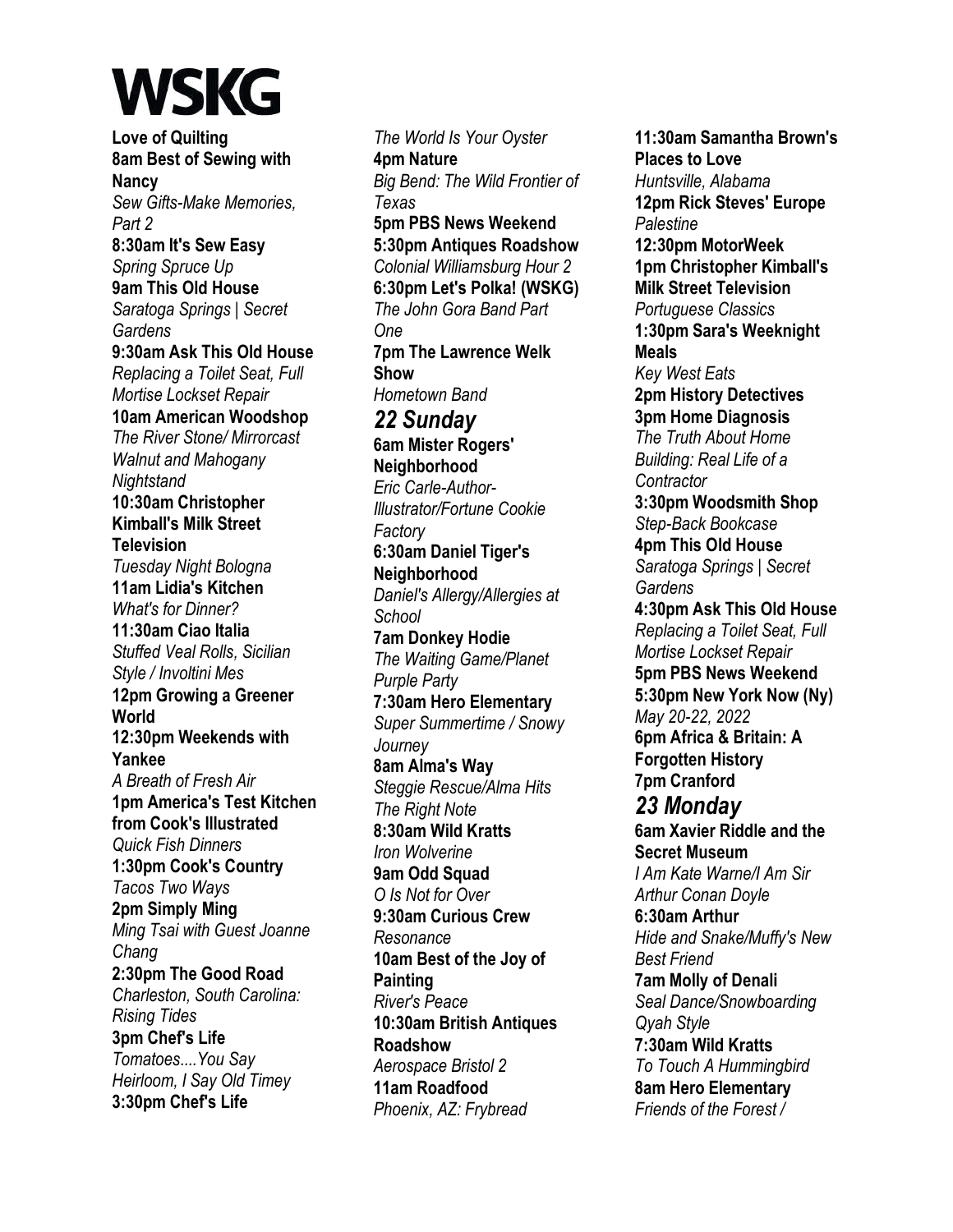*Chicken Hero*  **8:30am Alma's Way**  *Alma's Movie Night/Papi The Hero*  **9am Curious George**  *Monkey Clean, Monkey Do/A River Runs Through It*  **9:30am Daniel Tiger's Neighborhood**  *Daniel and Margaret Play School/Treasure Hunt at the Castle*  **10am Donkey Hodie**  *Super Duper Sleepover/Mountain Climb Time*  **10:30am Elinor Wonders Why**  *To Bee Or Not to Bee/Turtle Crossing*  **11am Sesame Street**  *Move and Groove On Sesame Street*  **11:30am Pinkalicious & Peterrific**  *Butterfly Garden Party/Animal Dance*  **12pm Dinosaur Train**  *Adventure Camp: Rafting/Adventure Camp: Mountain Climbing*  **12:30pm Clifford The Big Red Dog**  *Coming Soon!/Fire Dog Tucker*  **1pm Let's Go Luna!**  *Gaja's Birthday/Kabaddi Kid*  **1:30pm Donkey Hodie**  *Super Duper Sleepover/Mountain Climb Time*  **2pm Hero Elementary**  *Friends of the Forest / Chicken Hero*  **2:30pm Alma's Way**  *Alma's Movie Night/Papi The* 

*Hero*  **3pm Nature Cat**  *Backyard Bigfoot/Imperfect Produce*  **3:30pm Wild Kratts**  *To Touch A Hummingbird*  **4pm Xavier Riddle and the Secret Museum**  *I Am Kate Warne/I Am Sir Arthur Conan Doyle*  **4:30pm Odd Squad**  *O Is Not for Over*  **5pm Legacy List with Matt Paxton**  *Lenis Northmore / Newark, DE*  **6pm BBC World News America 6:30pm BBC World News Outside Source 7pm PBS NewsHour**  *24 Tuesday*  **6am Xavier Riddle and the Secret Museum**  *I Am Nikola Tesla/I Am Nellie Bly*  **6:30am Arthur**  *All Thumbs/Kidonia*  **7am Molly of Denali**  *Welcome Home Balto/Snow Jam*  **7:30am Wild Kratts**  *Golden Bamboo Lemur*  **8am Hero Elementary**  *Looking Super / Schmubble Trouble*  **8:30am Alma's Way**  *Beatbox Big Time/Super Sisters*  **9am Curious George**  *Curious George Gets All Keyed Up/Gutter Monkey*  **9:30am Daniel Tiger's Neighborhood**  *Daniel Doesn't Want to Go Potty/Daniel Sits on the Potty* 

**10am Donkey Hodie**  *Good Dog School/Panda Hodie*  **10:30am Elinor Wonders Why**  *The Unsinkable Lynx/Rocky The Rock*  **11am Sesame Street**  *Abby, Rosita, and Zoe Make A Story*  **11:30am Pinkalicious & Peterrific**  *Knights of the Pink Table/Music Mix Up*  **12pm Dinosaur Train**  *The Good Mom/Hornucopia*  **12:30pm Clifford The Big Red Dog**  *Up Pup and Away!/Abra-Ca-Lifford!*  **1pm Let's Go Luna!**  *Mr. Precise/The Case of the Missing Cheese*  **1:30pm Donkey Hodie**  *Good Dog School/Panda Hodie*  **2pm Hero Elementary**  *Looking Super / Schmubble Trouble*  **2:30pm Alma's Way**  *Beatbox Big Time/Super Sisters*  **3pm Nature Cat**  *Bunyan Trouble/Foggy Feat*  **3:30pm Wild Kratts**  *Golden Bamboo Lemur*  **4pm Xavier Riddle and the Secret Museum**  *I Am Nikola Tesla/I Am Nellie Bly*  **4:30pm Odd Squad**  *Oscar Strikes Back*  **5pm Kevin Belton's New Orleans Kitchen**  *Croatia - The Adriatic Influence*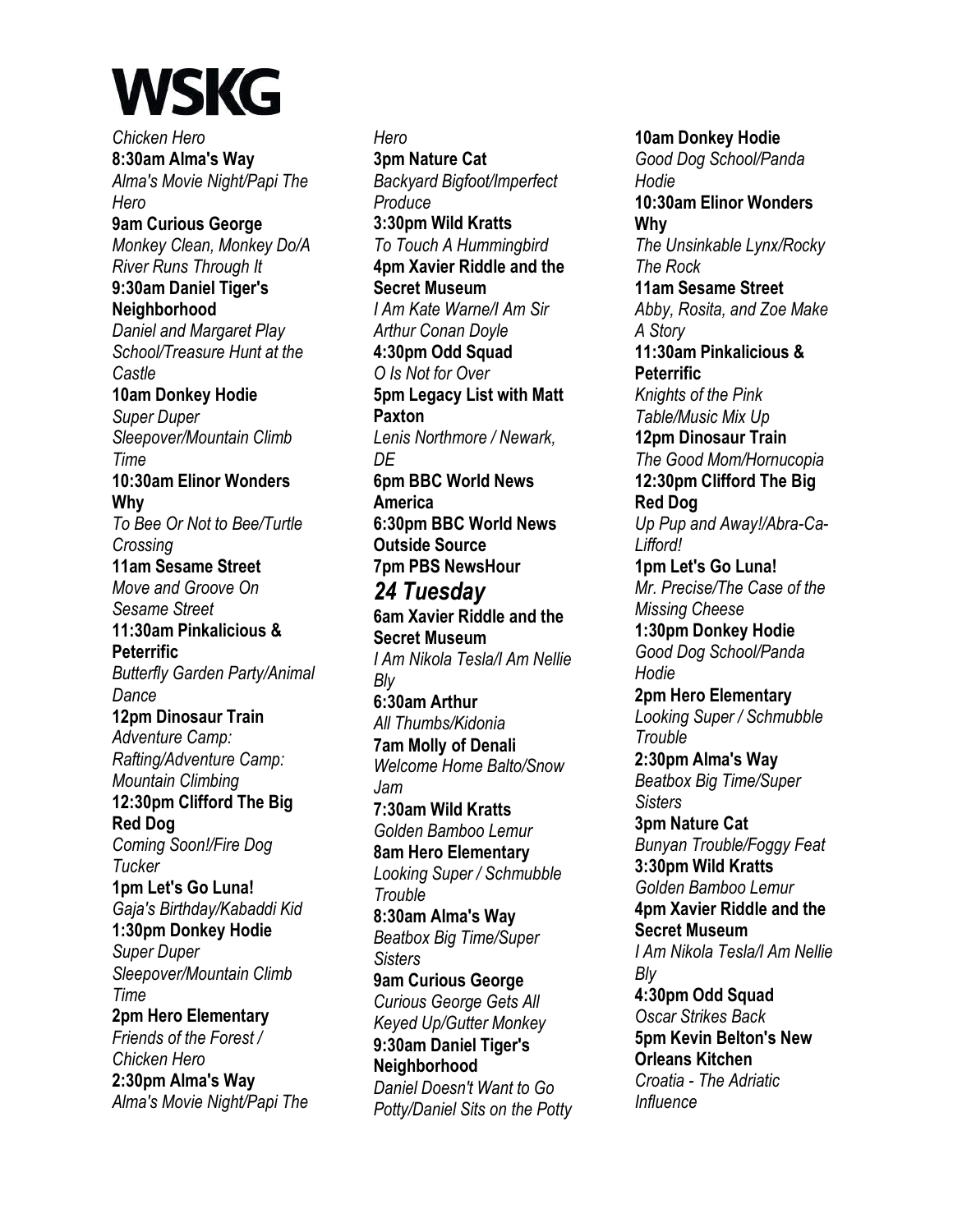**5:30pm Ask This Old House**  *Shower Valve, Chainsaws, Bucket Stool*  **6pm BBC World News America 6:30pm BBC World News Outside Source 7pm PBS NewsHour**  *25 Wednesday*  **6am Xavier Riddle and the Secret Museum**  *I Am Wilma Rudolph/I Am Jonas Salk*  **6:30am Arthur**  *The Lost Dinosaur/The Princess Problem*  **7am Molly of Denali**  *A Fireweed Feast/River Skate*  **7:30am Wild Kratts**  *Blowfish Blowout*  **8am Hero Elementary**  *When Fur Flies / Pumpkin Palooza*  **8:30am Alma's Way**  *Alma's Nochebuena/Three Kings Day Do-Over*  **9am Curious George**  *Delivery Monkey/Another Mystery Package*  **9:30am Daniel Tiger's Neighborhood**  *Firefighters at School/Daniel's Doll*  **10am Donkey Hodie**  *The Yodel Birds Are Coming/A Lot of Hot*  **10:30am Elinor Wonders Why**  *Burrowing Owl Girl/Olive's Tree*  **11am Sesame Street**  *The Bike Shop Music Band*  **11:30am Pinkalicious & Peterrific**  *Peter's Portrait/Pink Peepers*  **12pm Dinosaur Train** 

*Adventure Camp: Zip Lining/Adventure Camp: Canyon Hiking*  **12:30pm Clifford The Big Red Dog**  *The Birdwell Times/Night at the Library*  **1pm Let's Go Luna!**  *A Moon's Trip to Paris/If A Hamster Could Fly*  **1:30pm Donkey Hodie**  *The Yodel Birds Are Coming/A Lot of Hot*  **2pm Hero Elementary**  *When Fur Flies / Pumpkin Palooza*  **2:30pm Alma's Way**  *Alma's Nochebuena/Three Kings Day Do-Over*  **3pm Nature Cat**  *The Leaf Fairy/Midge Over Troubled Water*  **3:30pm Wild Kratts**  *Blowfish Blowout*  **4pm Xavier Riddle and the Secret Museum**  *I Am Wilma Rudolph/I Am Jonas Salk*  **4:30pm Odd Squad**  *The Void/Into The Odd Woods*  **5pm Farmer and the Foodie**  *Farming Well*  **5:30pm Ask This Old House 6pm BBC World News America 6:30pm BBC World News Outside Source 7pm PBS NewsHour**  *26 Thursday*  **6am Xavier Riddle and the Secret Museum** 

*I Am Mary Anning /I Am Charlie Chaplin*  **6:30am Arthur**  *Adventures In* 

*Budylon/Ladonna Compson: Party Animal*  **7am Molly of Denali**  *King Run/The Native Youth Olympics*  **7:30am Wild Kratts**  *Parrot Power*  **8am Hero Elementary**  *Squeak to Me / Team's Song Theme Song*  **8:30am Alma's Way**  *Coqui Quest/Chalk The Block*  **9am Curious George**  *Ice Station Monkey/The Perfect Carrot*  **9:30am Daniel Tiger's Neighborhood**  *Prince Wednesday's Accident/Daniel and Miss Elaina's Kite Accident*  **10am Donkey Hodie**  *Swoop-A-Rino/Duck Duck's Great Adventure*  **10:30am Elinor Wonders Why**  *A Change of Art/The Litterbug*  **11am Sesame Street**  *Move and Groove On Sesame Street*  **11:30am Pinkalicious & Peterrific**  *The Sparkle Kart/The Pinkville Merry-Go-Round*  **12pm Dinosaur Train**  *Elmer Elasmosaurus/Dinosaur Block Party*  **12:30pm Clifford The Big Red Dog**  *The Storm/Officer Clifford*  **1pm Let's Go Luna!**  *Cavedad/Grumpa Comes to Call*  **1:30pm Donkey Hodie**  *Swoop-A-Rino/Duck Duck's Great Adventure*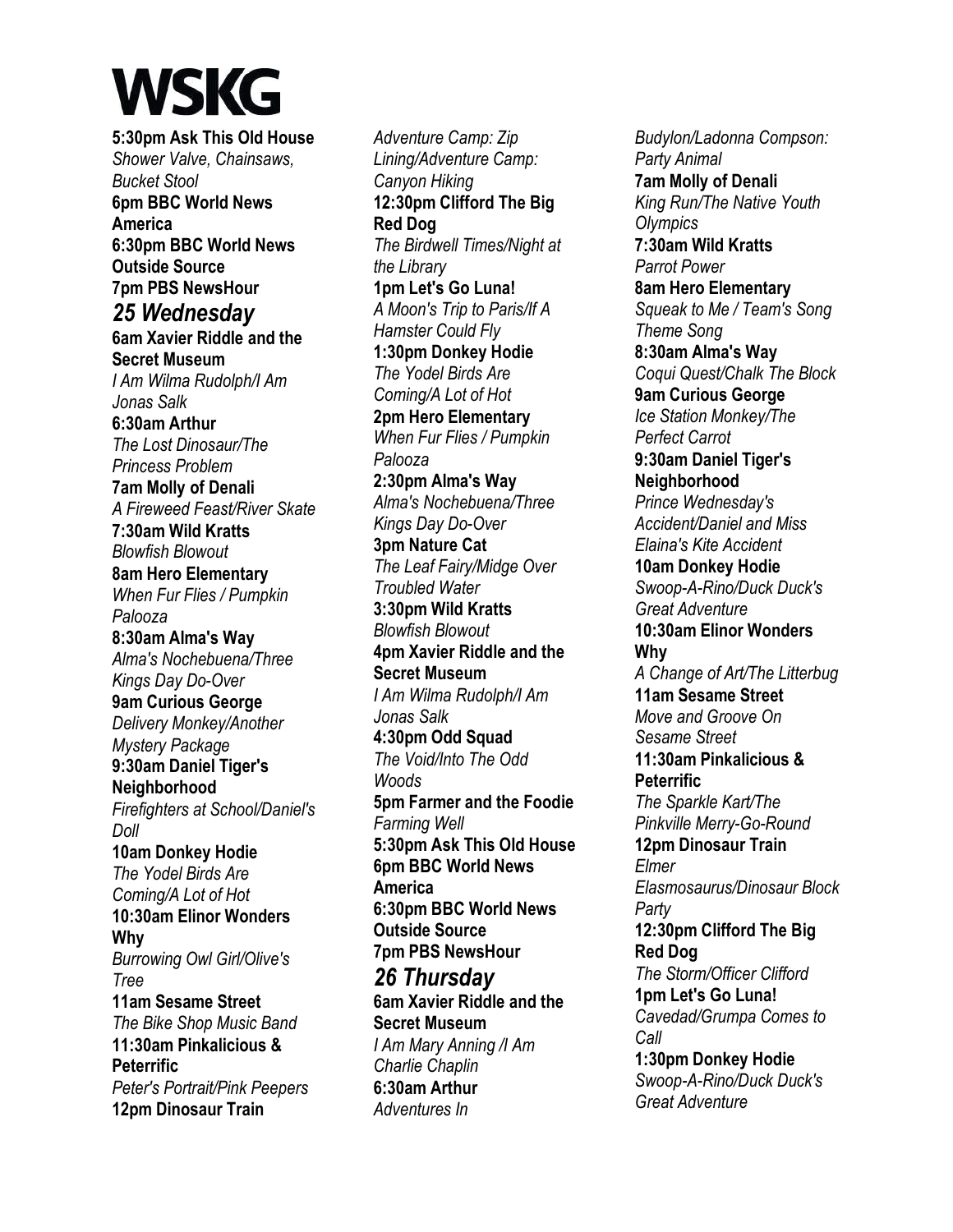**2pm Hero Elementary**  *Squeak to Me / Team's Song Theme Song*  **2:30pm Alma's Way**  *Coqui Quest/Chalk The Block*  **3pm Nature Cat**  *Rights Or Wrong/Amazing Animals*  **3:30pm Wild Kratts**  *Parrot Power*  **4pm Xavier Riddle and the Secret Museum**  *I Am Mary Anning /I Am Charlie Chaplin*  **4:30pm Odd Squad**  *And Then They Were Puppies/A Case of the Sillies*  **5pm Pati's Mexican Table**  *Tucson: Gateway to Sonora*  **5:30pm Ask This Old House**  *Gutterless Gutters, Desert Plan*  **6pm BBC World News America 6:30pm BBC World News Outside Source 7pm PBS NewsHour**  *27 Friday*  **6am Xavier Riddle and the Secret Museum**  *I Am James Naismith/I Am Temple Grandin*  **6:30am Arthur**  *Invasion of the Soccer Fans/Pal and the Big Itch*  **7am Molly of Denali**  *Basketball Blues*  **7:30am Wild Kratts**  *Tortuga Tune Up*  **8am Hero Elementary**  *Sara Loses Her Snap / A Soupie Mystery*  **8:30am Alma's Way**  *Basketball Birds/Looking for Litter*  **9am Curious George** 

*George Meets The Press/Snow Use*  **9:30am Daniel Tiger's Neighborhood**  *Daniel Makes a Noise Maker/Daniel Makes the Neighborhood*  **10am Donkey Hodie**  *Mooing Moon Moths/Stop and Think*  **10:30am Elinor Wonders Why**  *The Little Drummer/Rest Is Best*  **11am Sesame Street**  *Rainy Day Play!*  **11:30am Pinkalicious & Peterrific**  *Fishtastic/The Pink Ness Monster*  **12pm Dinosaur Train**  *Solar Train/Birdwatching*  **12:30pm Clifford The Big Red Dog**  *Too Many Pets/Clifford's On His Own*  **1pm Let's Go Luna!**  *Lights Out!/The Wrong Clothes*  **1:30pm Donkey Hodie**  *Mooing Moon Moths/Stop and Think*  **2pm Hero Elementary**  *Sara Loses Her Snap / A Soupie Mystery*  **2:30pm Alma's Way**  *Basketball Birds/Looking for Litter*  **3pm Nature Cat**  *The Nature Nap Dilemma/Captain Nature Cat's Wild River Adventure*  **3:30pm Wild Kratts**  *Tortuga Tune Up*  **4pm Xavier Riddle and the Secret Museum** 

*I Am James Naismith/I Am Temple Grandin*  **4:30pm Odd Squad**  *Slow Your Roll*  **5pm Christina Cooks: Back to the Cutting Board 5:30pm Ask This Old House**  *Paint Stripping, Fridge Hookup*  **6pm BBC World News America 6:30pm BBC World News Today 7pm PBS NewsHour**  *28 Saturday*  **6am To Dine for with Kate Sullivan**  *Kavita Shukla, Inventor, Fenugreen*  **6:30am Knit and Crochet Now**  *Hygge Feet*  **7am Quilting Arts**  *Honoring The Traditional*  **7:30am Fons & Porter's Love of Quilting 8am Best of Sewing with Nancy**  *A Modern Quilting Bee*  **8:30am It's Sew Easy**  *Seasonal Upcycle*  **9am This Old House**  *Saratoga Springs | Raise The Roof*  **9:30am Ask This Old House**  *All About Succulents, Under-Sink Water Filter*  **10am American Woodshop**  *Wooden Puzzles*  **10:30am Christopher Kimball's Milk Street Television**  *Portuguese Classics*  **11am Lidia's Kitchen**  *Cheese Please!*  **11:30am Ciao Italia**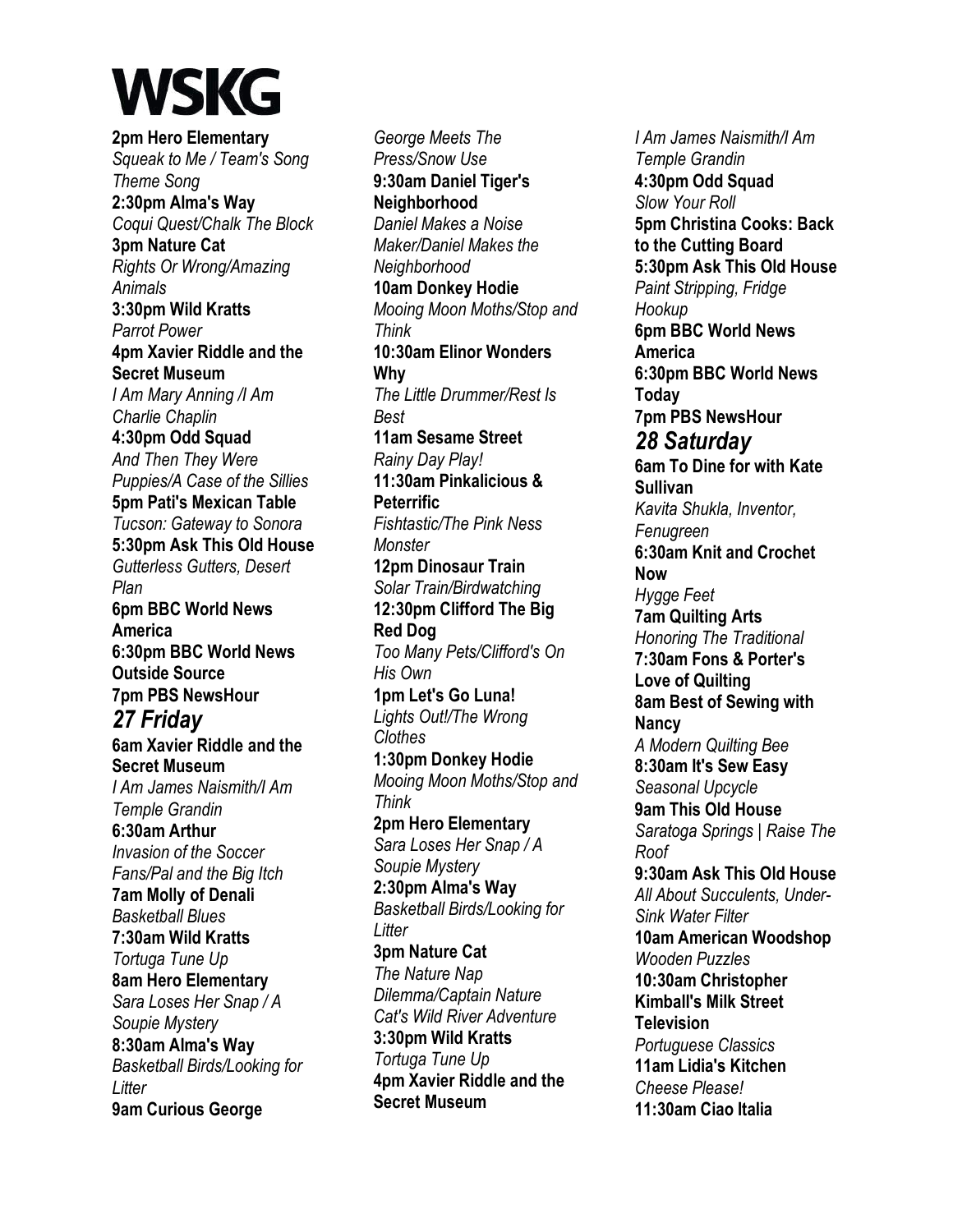*From The Sea / Dal Mare*  **12pm Growing a Greener World 12:30pm Weekends with Yankee**  *Join The Club*  **1pm America's Test Kitchen from Cook's Illustrated**  *Italian Bites*  **1:30pm Cook's Country**  *Beef, Dressed Up*  **2pm Simply Ming**  *Ming Tsai with Guest Sara Moulton*  **2:30pm The Good Road**  *San Juan, Puerto Rico: The Art of Community*  **3pm Chef's Life**  *Muscadine Time*  **3:30pm Chef's Life**  *A Road Trip for Rice*  **4pm Nature**  *Equus: Story of the Horse: Origins*  **5pm PBS News Weekend 5:30pm Antiques Roadshow**  *Colonial Williamsburg Hour 3*  **6:30pm Let's Polka! (WSKG)**  *Polka Quads Part 1*  **7pm The Lawrence Welk Show**  *Hooray for Hollywood 29 Sunday*  **6am Mister Rogers' Neighborhood**  *Mister Rogers Talks About Pets*  **6:30am Daniel Tiger's Neighborhood**  *Daniel Makes a Noise Maker/Daniel Makes the Neighborhood*  **7am Donkey Hodie**  *Mooing Moon Moths/Stop and Think*  **7:30am Hero Elementary** 

*Sara Loses Her Snap / A Soupie Mystery*  **8am Alma's Way**  *Basketball Birds/Looking for Litter*  **8:30am Wild Kratts**  *Tortuga Tune Up*  **9am Odd Squad**  *Flawed Squad/The Creature Whisperer*  **9:30am Curious Crew**  *Momentum*  **10am Best of the Joy of Painting**  *Covered Bridge Oval*  **10:30am British Antiques Roadshow**  *Erddig 2*  **11am Roadfood**  *Greenville, MS: Tamales*  **11:30am Samantha Brown's Places to Love**  *Vancouver, Canada*  **12pm Rick Steves' Europe**  *Italy's Riviera: Cinque Terre*  **12:30pm MotorWeek 1pm Christopher Kimball's Milk Street Television**  *Israel New and Old*  **1:30pm Sara's Weeknight Meals**  *Americas Favorite Sandwiches*  **2pm History Detectives 3pm Home Diagnosis**  *This Little Light of Mine: Holes in the House (Windows, Skylights and Doors)*  **3:30pm Woodsmith Shop**  *Shop-Made Clamps*  **4pm This Old House**  *Saratoga Springs | Raise The Roof*  **4:30pm Ask This Old House**  *All About Succulents, Under-Sink Water Filter* 

**5pm PBS News Weekend 5:30pm New York Now (Ny)**  *May 27-29, 2022*  **6pm Africa & Britain: A Forgotten History 7pm Cranford**  *30 Monday*  **6am Xavier Riddle and the Secret Museum**  *I Am Abraham Lincoln/I Am Jane Jacobs*  **6:30am Arthur**  *Show Off/Dog's Best Friend*  **7am Molly of Denali**  *Picking Cloudberries/Puzzled*  **7:30am Wild Kratts**  *Lemur Stink Fight*  **8am Hero Elementary**  *Heroes In Space, Part 1 / Heroes In Space, Part 2*  **8:30am Alma's Way**  *Alma On Ice/Junior's Lost Tooth*  **9am Curious George**  *Lost Treasure of Bugaboo Bend/Apple Pie of My Eye*  **9:30am Daniel Tiger's Neighborhood**  *Jodi's Lemonade Stand/Daniel Remembers What He Needs*  **10am Donkey Hodie**  *A Night Out/Poetry Problem*  **10:30am Elinor Wonders Why**  *Elinor's Fishy Friend/Do The Crane Dance*  **11am Sesame Street**  *Potluck Pickle*  **11:30am Pinkalicious & Peterrific**  *Yodelahee Goat/Pink Mascot*  **12pm Dinosaur Train**  *Paulie Pliosaurus/Elmer Visits The Desert*  **12:30pm Clifford The Big**